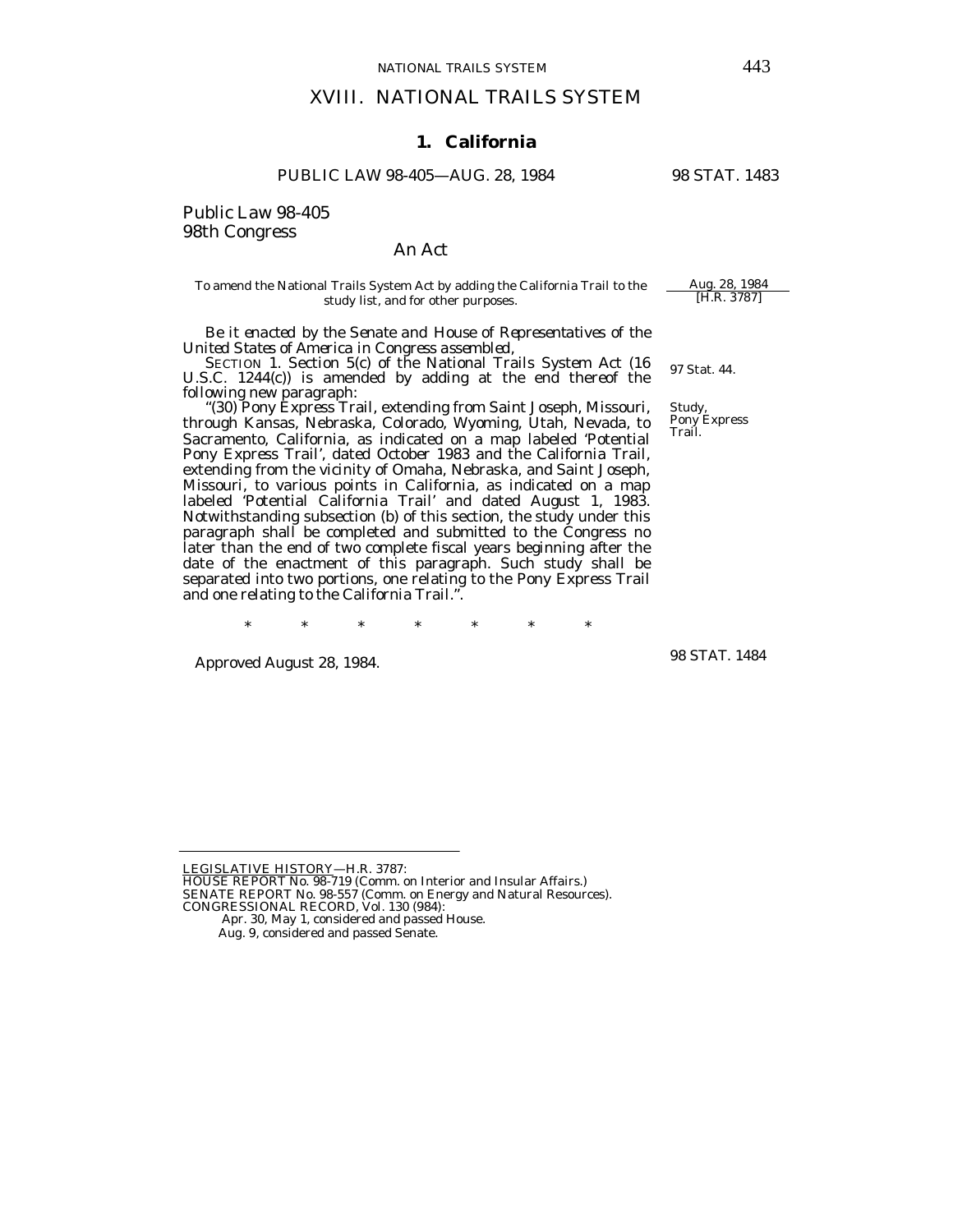### **2. Daniel Boone Heritage**

98 STAT. 1483

PUBLIC LAW 98-405—AUG. 28, 1984

# Public Law 98-405 98th Congress

# An Act

Aug. 28, 1984 [H.R. 3787]

To amend the National Trails System Act by adding the California Trail to the study list, and for other purposes.

 *Be it enacted by the Senate and House of Representatives of the United States of America in Congress assembled,* 

\* \* \* \* \* \* \*

Daniel Boone Heritage Trail.

98 STAT. 1484

 SEC. 2. (a) Recognition should be given to the regional significance of the contributions of Daniel Boone in the exploration and settlement of the Nation to assure that a wider segment of the public be afforded the opportunity to share in Boone's contributions to America's heritage through establishment of markings of a Daniel Boone Heritage Trail.

 (b) In order that significant route segments and sites, recognized as associated with Daniel Boone may be distinguished by suitable markers, the Secretary of the Interior is authorized to accept the donations of such suitable markers for placement at appropriate locations on lands administered by the Secretary of the Interior, and with the concurrence of the Secretary of Agriculture and other appropriate heads of Federal agencies, on lands under their jurisdiction. The determination of the placement of markers to commemorate the routes and sites of Daniel Boone shall be made by the Secretary of the Interior in consultation with appropriate private interests and affected local and State governments.

 (c) The markers authorized by subsection (b) shall be placed in association with the Daniel Boone Trail identified on maps contained in the study entitled "Final National Trail Study, August, 1983, Daniel Boone" and submitted to the Congress pursuant to the provisions of section 5 of the National Trails Systems Act (16 U.S.C. 1244).

\* \* \* \* \* \* \* Approved August 28, 1984.

LEGISLATIVE HISTORY—H.R. 3787:

HOUSE REPORT No. 98-719 (Comm. on Interior and Insular Affairs.)

SENATE REPORT No. 98-557 (Comm. on Energy and Natural Resources). CONGRESSIONAL RECORD, Vol. 130 (984):

Apr. 30, May 1, considered and passed House

Aug. 9, considered and passed Senate.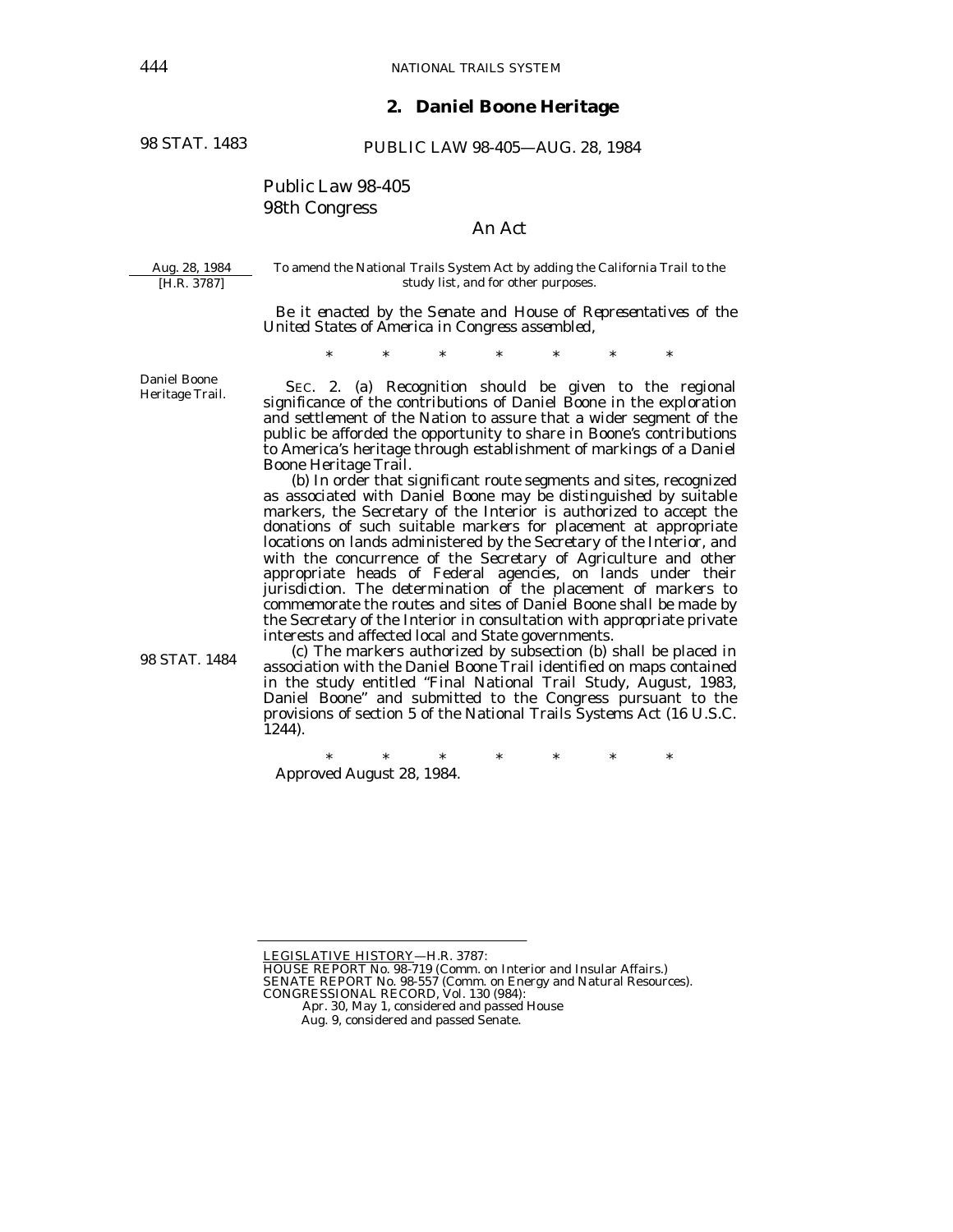#### **3. Florida National Scenic**

#### PUBLIC LAW 98-11—MAR. 28, 1983 97 STAT. 42

Public Law 98-11 98th Congress

#### An Act

#### To amend the National Trails System Act by designating additional national  $\frac{\text{Mar. 28, 1983}}{[\text{S. 271}]}$ scenic and historic trails, and for other purposes.

 *Be it enacted by the Senate and House of Representatives of the United States of America in Congress assembled*,

| TITLE II—AMENDMENTS TO THE NATIONAL TRAILS |  | <b>SYSTEM ACT</b> |  | Natio<br>Svste<br>Amen |
|--------------------------------------------|--|-------------------|--|------------------------|
|                                            |  |                   |  | 1009                   |

\* \* \* \* \* \* \* SEC. 205. (a) Section 5(a) of the National Trails System Act is amended by adding at the end thereof the following:

\* \* \* \* \* \* \*

*"*(13) The Florida National Scenic Trail, a route of approximately thirteen hundred miles extending through the State of Florida as generally depicted in *'*The Florida Trail*'*, a national scenic trail study draft report Prepared by the Department of the Interior and dated February 1980. The report shall be on file and available for public inspection in the office of the Chief of the Forest Service, Washington, District of Columbia. No lands or interests therein outside the exterior boundaries of any federally administered area may be acquired by the Federal Government for the Florida Trail except with the consent of the owner thereof. The Secretary of Agriculture may designate lands outside of federally administered areas as segments of the trail, only upon application from the States or local governmental agencies involved, if such segments meet the criteria established in this Act and are administered by such agencies without expense to the United States. The trail shall be administered by the Secretary of Agriculture.*"*.

\* \* \* \* \* \* \*

Approved March 28, 1983.

97 STAT. 52

LEGISLATIVE HISTORY—S. 271:

HOUSE REPORT No. 9-28 (Comm. on Interior and Insular Affairs). SENATE REPORT No. 98-1 (Comm. on Energy and Natural Resources).

nal Trails em Act, Amendments of 1983.

97 STAT. 43 16 USC 1244.

97 STAT. 44 Florida National Scenic Trail.

Report; public Availability.

CONGRESSIONAL RECORD, Vol. 129 (1983):

Feb. 3, considered and passed Senate.

Mar. 15. considered and passed House.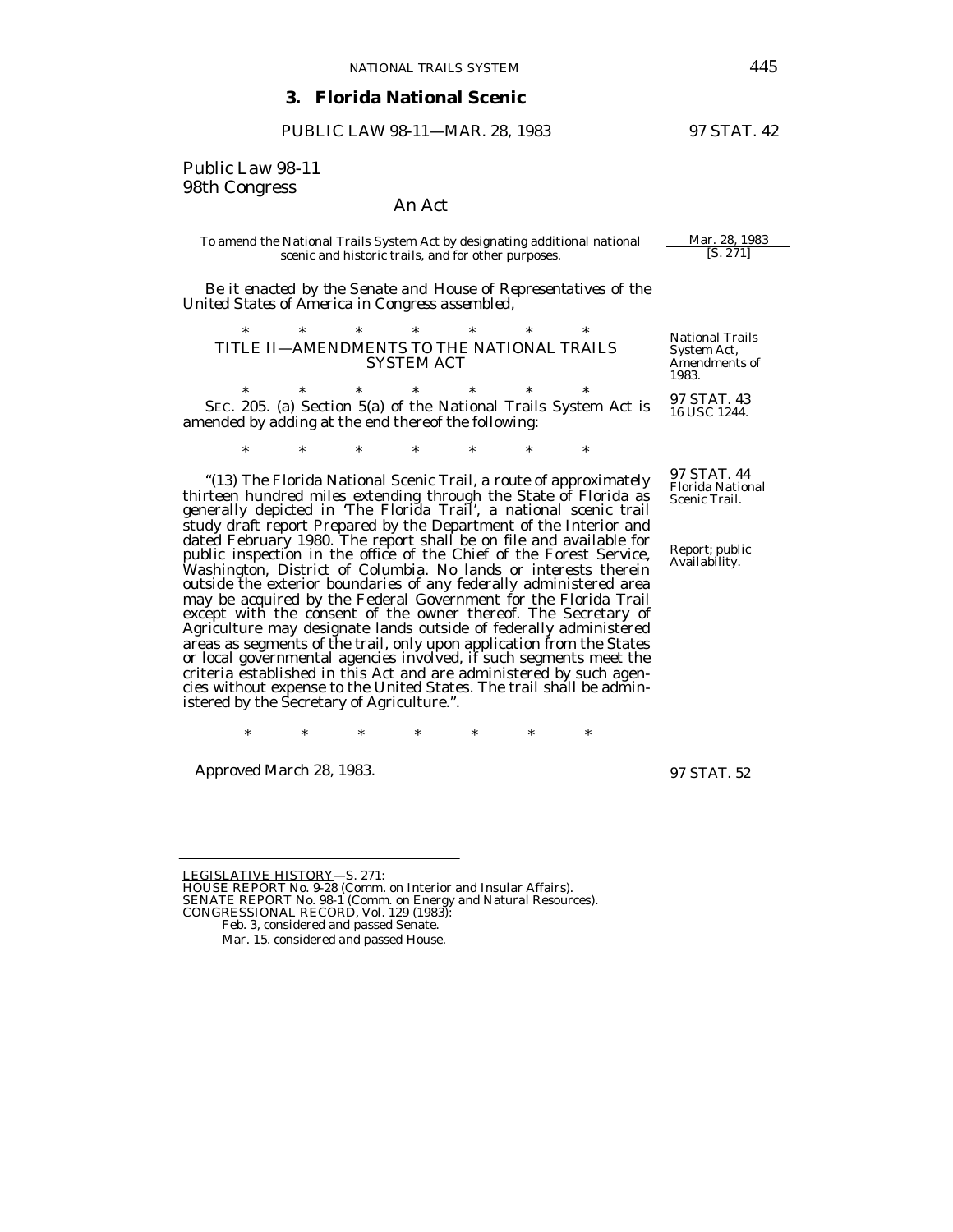#### **4. Ice Age National Scenic**

#### 94 STAT. 1360 PUBLIC LAW 96-370—OCT. 3, 1980

# Public Law 96-370 96th Congress

# An Act

To establish the Ice Age National Scenic Trail, and for other purposes.

[H.R. 7825] Ice Age National Scenic Trail,

establishment.

*Ante*, p. 68. 16 USC 1249.

Authorizations, effective date. 16 USC 1249 note.

Oct. 3, 1980

 *Be it enacted by the Senate and House of Representatives of the United States of America in Congress assembled,* That the National Trails System Act (82 Stat. 919; 16 U.S.C. 1241), as amended, is further amended as follows:

16 USC 1244.

(a) Section 5(a) is amended by adding the following new

" $(10)$  The Ice Age National Scenic Trail, a trail of approximately one thousand miles, extending from Door County, Wisconsin, to Interstate Park in Saint Croix County, Wisconsin, generally following the route described in "On the Trail of the Ice Age—A Hiker's and Biker's Guide to Wisconsin's Ice Age National Scientific Reserve and Trail", by Henry S. Reuss, Member of Congress, dated 1980. The guide and maps shall be on file and available for public inspection in the Office of the Director, National Park Service, Washington, District of Columbia. Overall administration of the trail shall be the responsibility of the Secretary of the Interior pursuant to section 5(d) of this Act. The State of Wisconsin, in consultation with the Secretary of the Interior, may, subject to the approval of the Secretary, prepare a plan for the management of the trail which shall be deemed to meet the requirements of section 5(e) of this Act. Notwithstanding the provisions of section 7(c), snowmobile use may be permitted on segments of the Ice Age National Scenic Trail where deemed appropriate by the Secretary and the managing authority responsible for the segment.". (b) Section 10(c) is amended by changing "(7), and (8):" to "(7), (8),

(9), and (10):", and by inserting "The Ice Age National Scenic Trail," after the phrase "North Country National Scenic Trail,".

Act shall be effective on October 1, 1981. Notwithstanding any other provision of this Act, authority to enter into contracts, to incur obligations, or to make payments under this Act shall be effective only to the extent, and in such amounts, as are provided in advance in appropriation Acts.

Approved October 3, 1980.

LEGISLATIVE HISTORY:

HOUSE REPORT No. 96-1314 (Comm. on Interior and Insular Affairs).

CONGRESSIONAL RECORD, Vol. 126 (1980):

Sept. 16, considered and passed House.

Sept. 18, considered and passed Senate.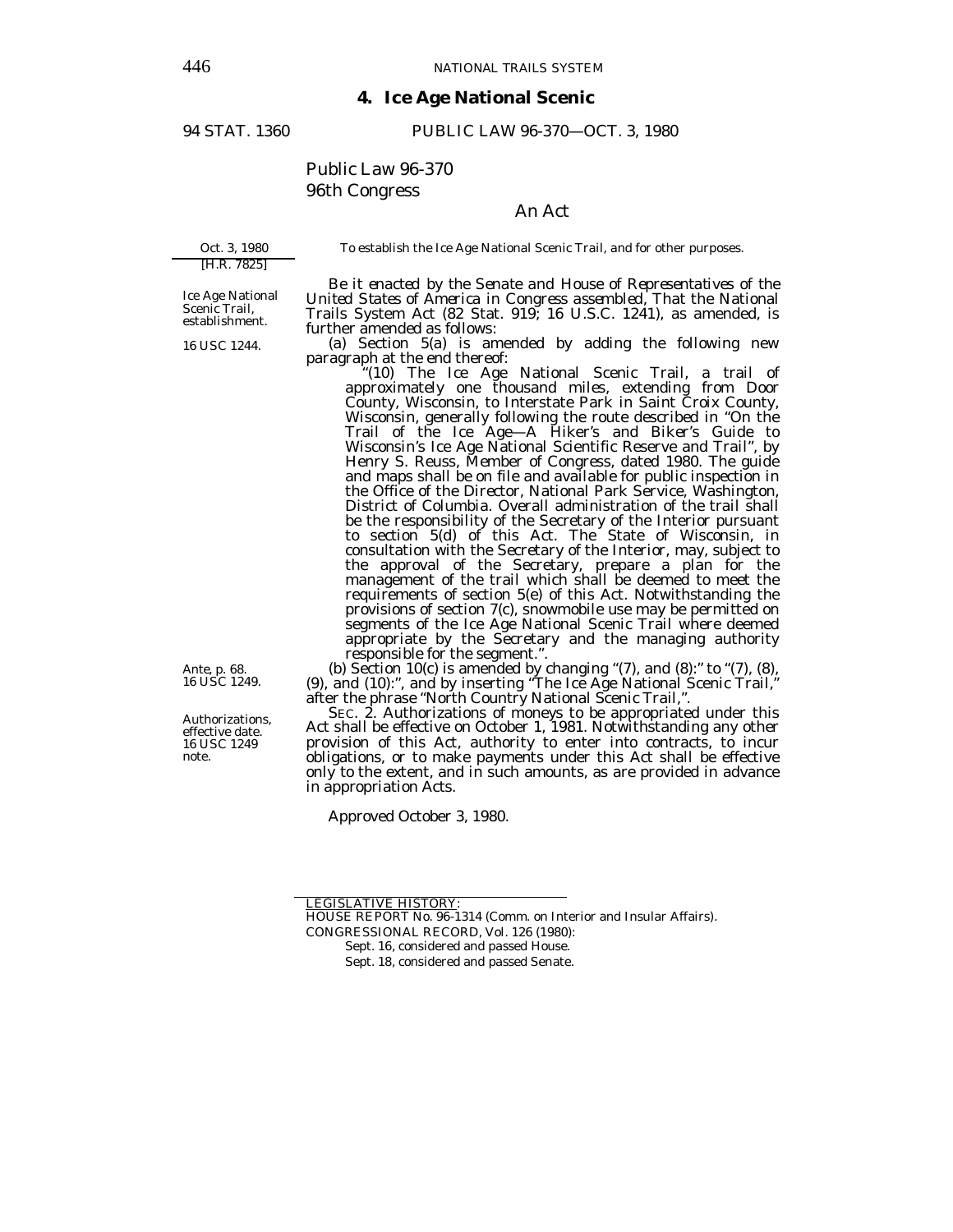# PUBLIC LAW 98-11—MAR. 28, 1983 97 STAT. 42

Public Law 98-11 98th Congress

#### An Act

To amend the National Trails System Act by designating additional national  $\frac{Mar. 28, 1983}{[S. 271]}$ scenic and historic trails, and for other purposes.

 *Be it enacted by the Senate and House of Representatives of the United States of America in Congress assembled*,

\* \* \* \* \* \* \* TITLE II—AMENDMENTS TO THE NATIONAL TRAILS SYSTEM ACT

\* \* \* \* \* \* \* SEC. 205. (c) Section 5(c) of the National Trails System Act is amended—

 (1) in paragraph (9), by striking out *"*Sante Fe*"* and inserting in lieu thereof *"*Santa Fe*"*; and

(2) by adding after paragraph (23) the following:

\* \* \* \* \* \* \*

*"*(26) Illinois Trail, extending from the Lewis and Clark Trail at Wood River, Illinois, to the Chicago Portage National Historic Site, generally following the Illinois River and the Illinois and Michigan Canal.

\* \* \* \* \* \* \*

Approved March 28, 1983.

97 STAT. 52

National Trails System Act, Amendments of

97 STAT. 44

1983.

<sup>&</sup>lt;u>LEGISLATIVE HISTORY</u>—S. 271:<br>HOUSE REPORT No. 9-28 (Comm. on Interior and Insular Affairs).<br>SENATE REPORT No. 98-1 (Comm. on Energy and Natural Resources).

CONGRESSIONAL RECORD, Vol. 129 (1983): Feb. 3, considered and passed Senate.

Mar. 15. considered and passed House.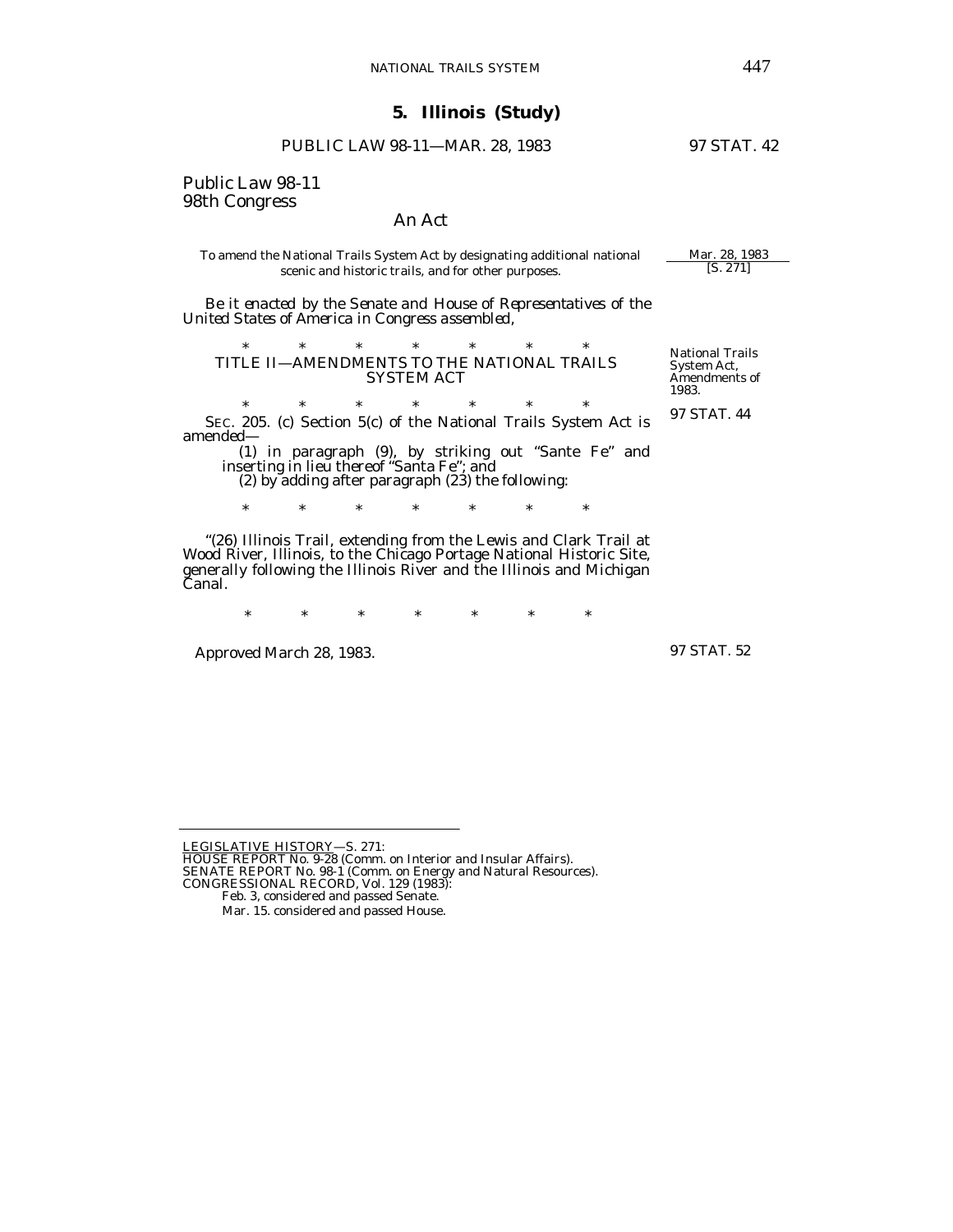## **6. Juan Bautista de Anza**

97 STAT. 42

PUBLIC LAW 98-11—MAR. 28, 1983

# Public Law 98-11 98th Congress

# An Act

Mar. 28, 1983 [S. 271] To amend the National Trails System Act by designating additional national scenic and historic trails, and for other purposes. National Trails System Act Amendments of 1983. 97 STAT. 44 97 STAT. 52  *Be it enacted by the Senate and House of Representatives of the United States of America in Congress assembled,*  \* \* \* \* \* \* \* TITLE II—AMENDMENTS TO THE NATIONAL TRAILS SYSTEM ACT \* \* \* \* \* \* \* SEC. 205. (c) Section 5(c) of the National Trails System Act is amended— (1) in paragraph (9), by striking out *"*Sante Fe*"* and inserting in lieu thereof *"*Santa Fe*"*; and (2) by adding after paragraph (23) the following: *"*(24) Juan Bautista de Anza Trail, following the overland route taken by Juan Bautista de Anza in connection with his travels from the United Mexican States to San Francisco, California. \* \* \* \* \* \* \* Approved March 28, 1983.

LEGISLATIVE HISTORY—S. 271:<br>HOUSE REPORT No. 9-28 (Comm. on Interior and Insular Affairs). SENATE REPORT No. 98-1 (Comm. on Energy and Natural Resources). CONGRESSIONAL RECORD, Vol. 129 (1983):

Feb. 3, considered and passed Senate.

Mar. 15. Considered and passed House.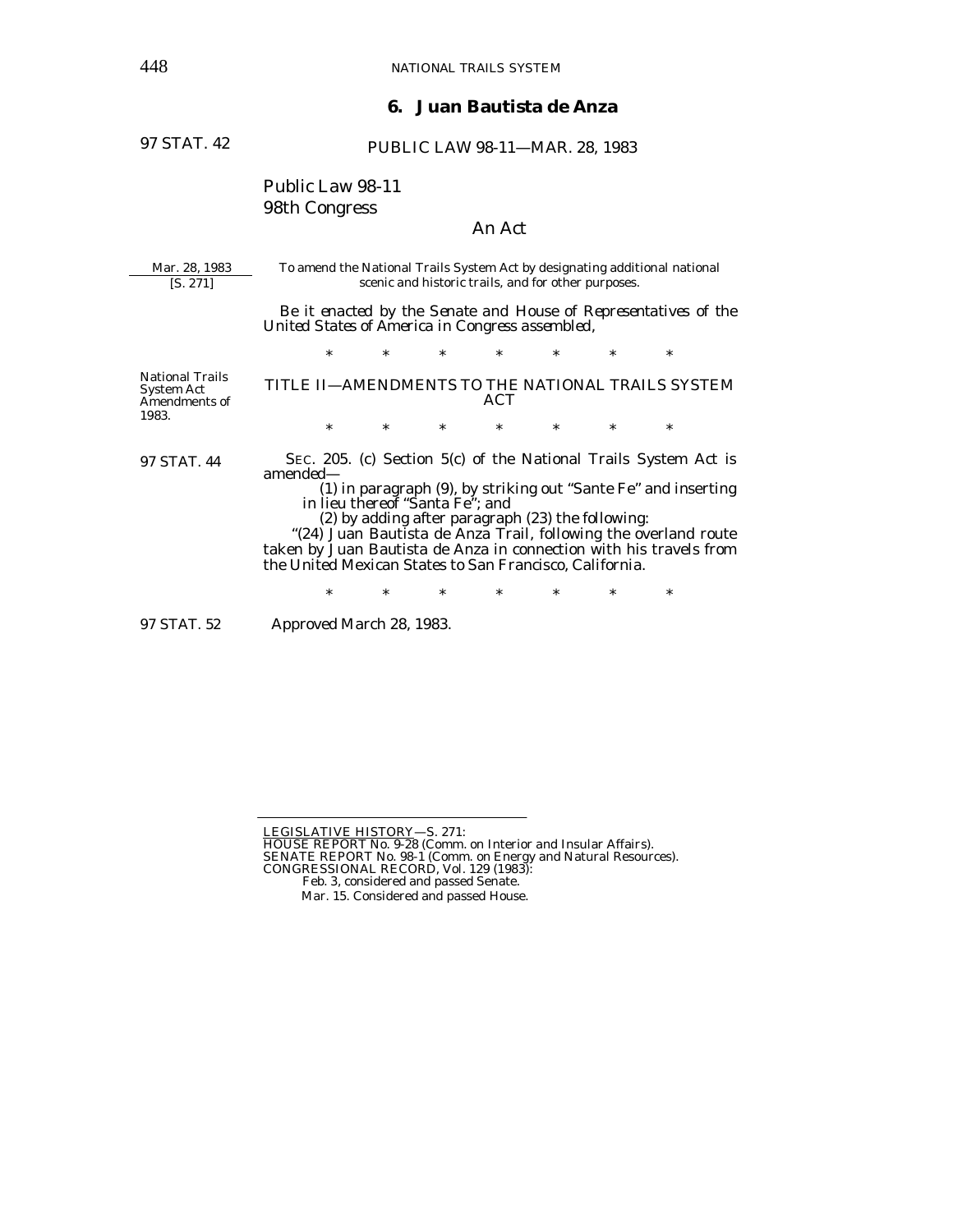#### **7. Natchez Trace National Scenic**

PUBLIC LAW 98-11-MAR. 28, 1983 97 STAT. 42

Public Law 98-11 98th Congress

## An Act

To amend the National Trails System Act by designating additional national <u>Mar. 28, 1983</u><br>scenic and historic trails, and for other nurnoses. [S. 271] scenic and historic trails, and for other purposes.

 *Be it enacted by the Senate and House of Representatives of the United States of America in Congress assembled*,

#### \* \* \* \* \* \* \* TITLE II—AMENDMENTS TO THE NATIONAL TRAILS SYSTEM ACT

\* \* \* \* \* \* \* SEC. 205. (a) Section 5(a) of the National Trails System Act is amended by adding at the end thereof the following:

"(12) The Natchez Trace National Scenic Trail, a trail system of approximately six hundred and ninety-four miles extending from Nashville, Tennessee, to Natchez, Mississippi, as depicted on the map entitled *'*Concept Plan, Natchez Trace Trails Study*'* in *'*The Natchez Trace*'*, a report prepared by the Department of the Interior and dated August 1979. The map shall be on file and available for public inspection in the office of the Director of the National Park Service, Department of the Interior, Washington, District of Columbia. The trail shall be administered by the Secretary of the Interior.

\* \* \* \* \* \* \*

Approved March 28, 1983.

97 STAT. 52

HOUSE REPORT No. 9-28 (Comm. on Interior and Insular Affairs). SENATE REPORT No. 98-1 (Comm. on Energy and Natural Resources).

- Feb. 3, considered and passed Senate.
- Mar. 15. Considered and passed House.

National Trails System Act, Amendments of 1983.

97 STAT. 43 16 USC 1244.

97 STAT. 44 Natchez Trace National Scenic Trail.

Map; public availability.

LEGISLATIVE HISTORY—S. 271:

CONGRESSIONAL RECORD, Vol. 129 (1983):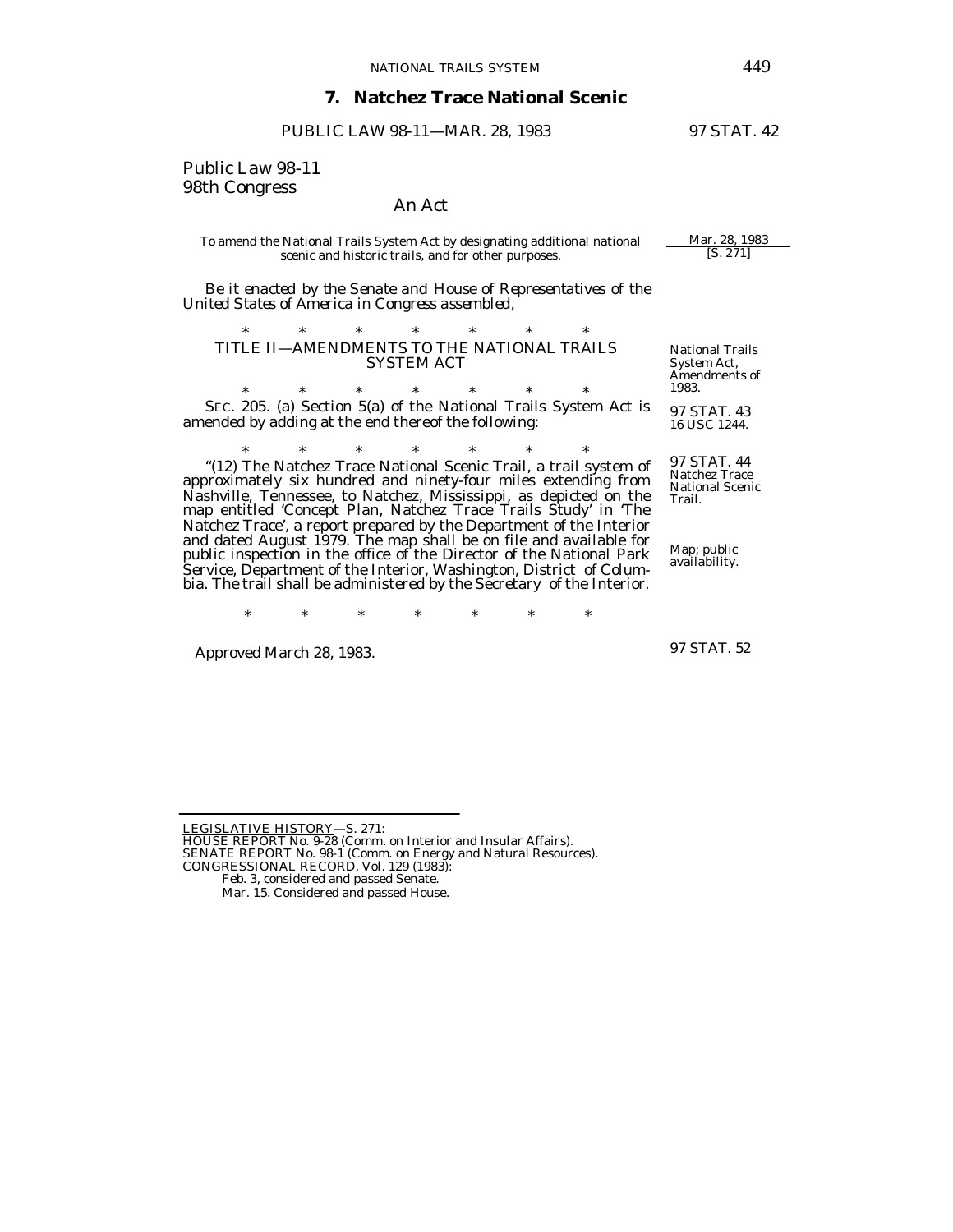# **8. National Trails System Generic Amendments**

| 93 STAT. 664                                                                                                        | PUBLIC LAW 96-87-OCT. 12, 1979                                                                                                                                                                                                                                                                                                                                                                                                                                                                                                                |  |  |  |  |
|---------------------------------------------------------------------------------------------------------------------|-----------------------------------------------------------------------------------------------------------------------------------------------------------------------------------------------------------------------------------------------------------------------------------------------------------------------------------------------------------------------------------------------------------------------------------------------------------------------------------------------------------------------------------------------|--|--|--|--|
|                                                                                                                     | <b>Public Law 96-87</b><br>96th Congress<br>An Act                                                                                                                                                                                                                                                                                                                                                                                                                                                                                            |  |  |  |  |
| Oct. 12, 1979<br>[H.R. 5419]                                                                                        | To authorize the Secretary of the Interior to provide for the commemoration of the<br>efforts of Goodloe Byron to protect the Appalachian Trail and for other<br>purposes.                                                                                                                                                                                                                                                                                                                                                                    |  |  |  |  |
| <b>National Parks</b><br>and recreational<br>lands.                                                                 | Be it enacted by the Senate and House of Representatives of the<br>United States of America in Congress assembled,                                                                                                                                                                                                                                                                                                                                                                                                                            |  |  |  |  |
|                                                                                                                     | *<br>$\ast$<br>$\ast$<br>$*$<br>$\ast$<br>$\ast$<br>$\ast$                                                                                                                                                                                                                                                                                                                                                                                                                                                                                    |  |  |  |  |
| 93 STAT. 665                                                                                                        | <b>TITLE IV</b>                                                                                                                                                                                                                                                                                                                                                                                                                                                                                                                               |  |  |  |  |
| <b>National Park</b><br>System.<br>93 STAT. 666<br>92 Stat. 3514.<br>16 USC 1244.<br>92 Stat. 3516.<br>16 USC 1246. | SEC. 401. The National Parks and Recreation Act of 1978,<br>approved November 10, 1978 (92 Stat. 3467), is amended as follows:<br>$\ast$<br>$\ast$<br>$\ast$<br>$\ast$<br>*<br>$\ast$<br>*<br>(m) Section 551, re: the National Trails System Act, is<br>amended by-<br>(1) in paragraph (13), change " $(20)$ " to " $(23)$ ";<br>(2) in paragraph (18), insert quotation marks at the<br>beginning and end of the second sentence; and<br>(3) in paragraph (21), insert quotation marks at the<br>beginning and end of the second sentence. |  |  |  |  |
| 93 STAT. 667                                                                                                        | $\ast$<br>$\ast$<br>*<br>$\ast$<br>*<br>$\ast$<br>$\ast$<br>Approved October 12, 1979.                                                                                                                                                                                                                                                                                                                                                                                                                                                        |  |  |  |  |

LEGISLATIVE HISTORY: CONGRESSIONAL RECORDS Vol. 125 (1979): Sept. 27, considered and passed House.

- Oct. 1, considered and passed Senate, amended. Oct. 9, House concurred in certain Senate amendments and in
- another with an amendment.

Oct. 11, Senate concurred in House amendment.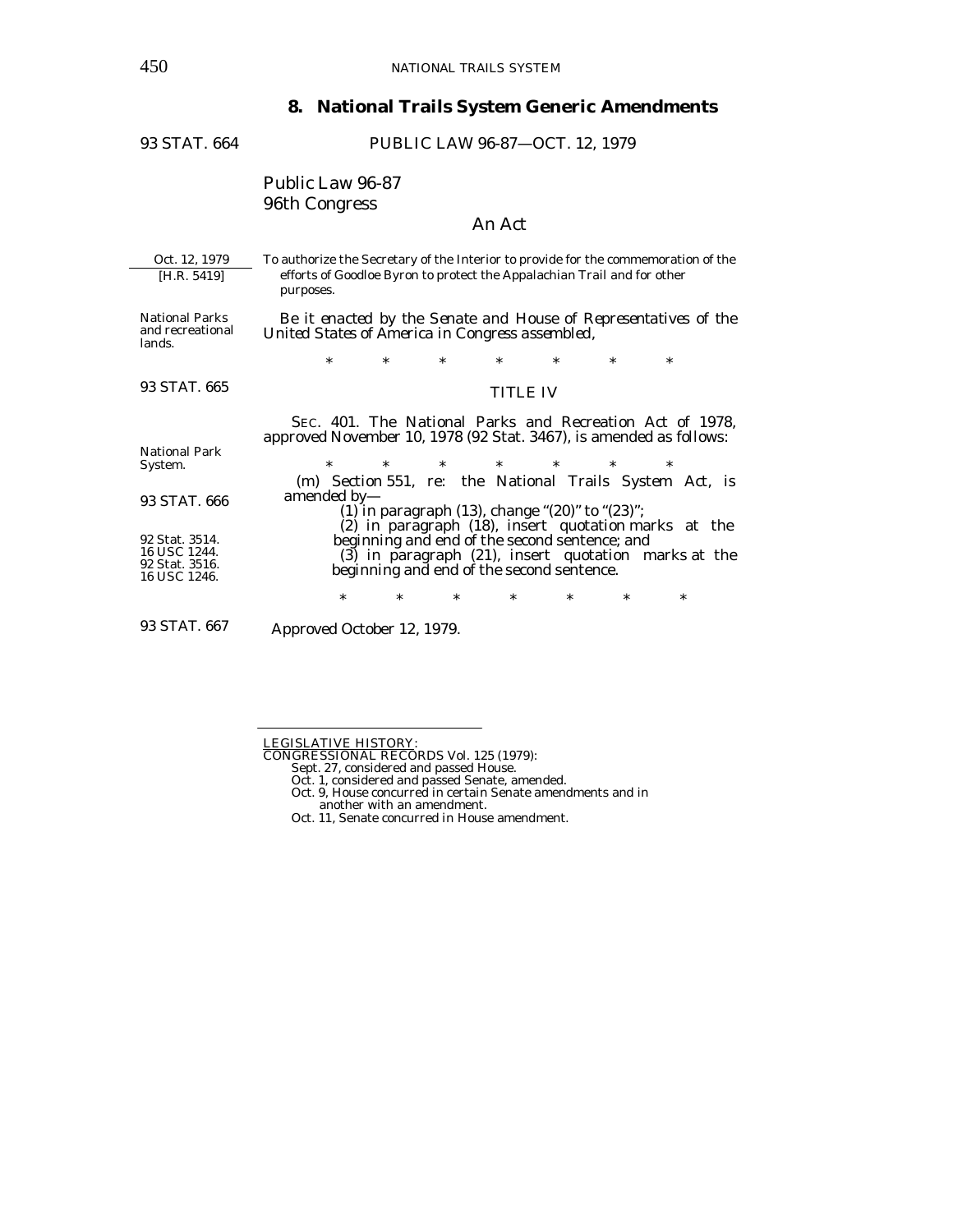# NATIONAL TRAILS SYSTEM 451<br>PUBLIC LAW 98-11—MAR. 28, 1983 97 STAT. 42

# Public Law 98-11 98th Congress

#### An Act

#### To amend the National Trails System Act by designating additional national  $\frac{\text{Mar. 28, 1983}}{\text{[S. 271]}}$ scenic and historic trails, and for other purposes.

 *Be it enacted by the Senate and House of Representatives of the United States of America in Congress assembled*,

\* \* \* \* \* \* \* TITLE II—AMENDMENTS TO THE NATIONAL TRAILS

SYSTEM ACT

SEC. 201. This title may be cited as the *"*National Trails System

SEC. 202. Section 2 of the National Trails System Act (82 Stat. 919; 16 U.S.C. 1241 et seq.) is amended— 919; 16 U.S.C.1241 et seq.) is amended— (1) in subsection (b) by striking out *"*the purpose*"* and

inserting in lieu thereof *"*The purpose*"*; and

 (2) by adding at the end thereof the following new subsection:<br>"(c) The Congress recognizes the valuable contributions that vol-

unteers and private, nonprofit trail groups have made to the development and maintenance of the Nations trails. In recognition of these contributions, it is further the purpose of this Act to encourage and assist volunteer citizen involvement in the planning, development, maintenance, and management, where appropriate, of trails.*"*.

SEC. 203. Section 3 of the National Trails System Act is amended—

 (1) by striking out *"*composed of—*"* and inserting in lieu thereof *"*composed of the following:*"*;

 (2) by redesignating paragraphs (a) through (d) as paragraphs (1) through (4), respectively, and by inserting *"*(a)*"* after *"*SEC. 3.*"*;

 (3) in paragraph (2) of subsection (a) (as so redesignated), by adding at the end thereof the following: *"*National scenic trails may be located so as to represent desert, marsh, grassland, mountain, canyon, river, forest, and other areas, as well as landforms which exhibit significant characteristics of the physiographic regions of the Nation.*"*;

 (4) in the fourth sentence of paragraph (3) of subsection (a) (as so redesignated), by striking out *"*Act, are established as initial*"* and inserting in lieu thereof *"*Act are included as*"*;

 (5) in the fifth sentence of paragraph (3) of subsection (a) (as so redesignated), by striking out *"*subsequently*"*; and

 (6) by adding at the end thereof the following new subsections:

16 USC 1242.

National Trails System Act, Amendments of 1983. 16 USC 1241 note.

97 STAT. 43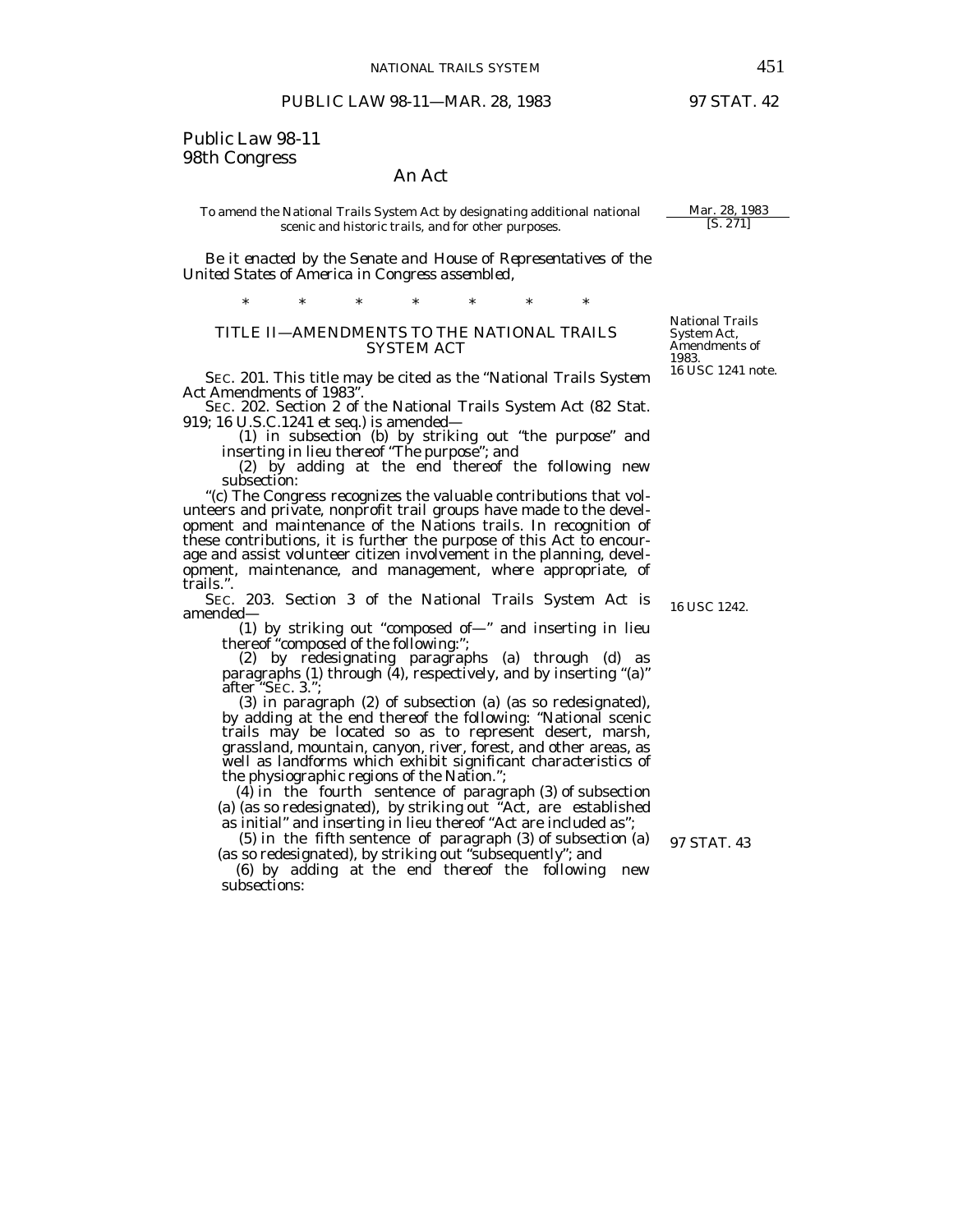97 STAT. 43

PUBLIC LAW 98-11—MAR. 28, 1983

"Extended trails."

Plan submittal.

16 USC 1243.

*"*(b) For purposes of this section, the term *'*extended trails*'* means trails or trail segments which total at least one hundred miles in length, except that historic trails of less than one hundred miles may be designated as extended trails. While it is desirable that extended trails be continuous, studies of such trails may conclude that it is feasible to propose one or more tray segments which, in the aggregate, constitute at least one hundred miles in length.

*"*(c) On October 1, 1982, and at the beginning of each odd num- bered fiscal year thereafter, the Secretary of the Interior shall submit to the Speaker of the United States House of Representatives and to the President of the United States Senate, an initial and revised (respectively) National Trails System plan. Such comprehensive plan shall indicate the scope and extent of a completed nationwide system of trails, to include (1) desirable nationally significant scenic and historic components which are considered necessary to complete a comprehensive national system, and (2) other trails which would balance out a complete and comprehensive nationwide system of trails. Such plan, and the periodic revisions thereto, shall be prepared in full consultation with the Secretary of Agriculture, the Governors of the various States, and the trails community.*"*.

SEC. 204. Section 4(b) of the National Trails System Act is amended— (1) in clauses (i) and (ii) by striking out *"*Secretary of the

Interior*"* and inserting in lieu thereof *"*appropriate Secretary*"*;

 (2) in clause (i), by striking out *"*agencies, and*"* and inserting in lieu thereof *"*agencies;*"*;

 (3) in clause (ii), by striking out the period at the end thereof and inserting in lieu thereof *"*; and*"*; and

(4) by adding at the end thereof the following:

\* \* \* \* \* \* \*

*"*(iii) trails on privately owned lands may be designated *'*National Recreation Trails*'* by the appropriate Secretary with the written consent of the owner of the property involved.*"*.

97 STAT. 44 16 USC 1244.

 SEC. 205. (b) Section 5(b) of the National Trails System Act is amended—

 (1) by inserting after the second sentence the following: *"*The feasibility of designating a trail shall be determined on the basis of an evaluation of whether or not it is physically possible to develop a trail along a route being studied, and whether the development of a trail would be financially feasible.*"*;

 (2) in paragraph (b)(3), by inserting *"*16*"* before *"*U.S.C.*"*; and

 (3) in paragraph (b)(11)(B) by inserting the word *"*explora tion,*"* after *"*commerce,*"* in the first sentence.

\* \* \* \* \* \* \*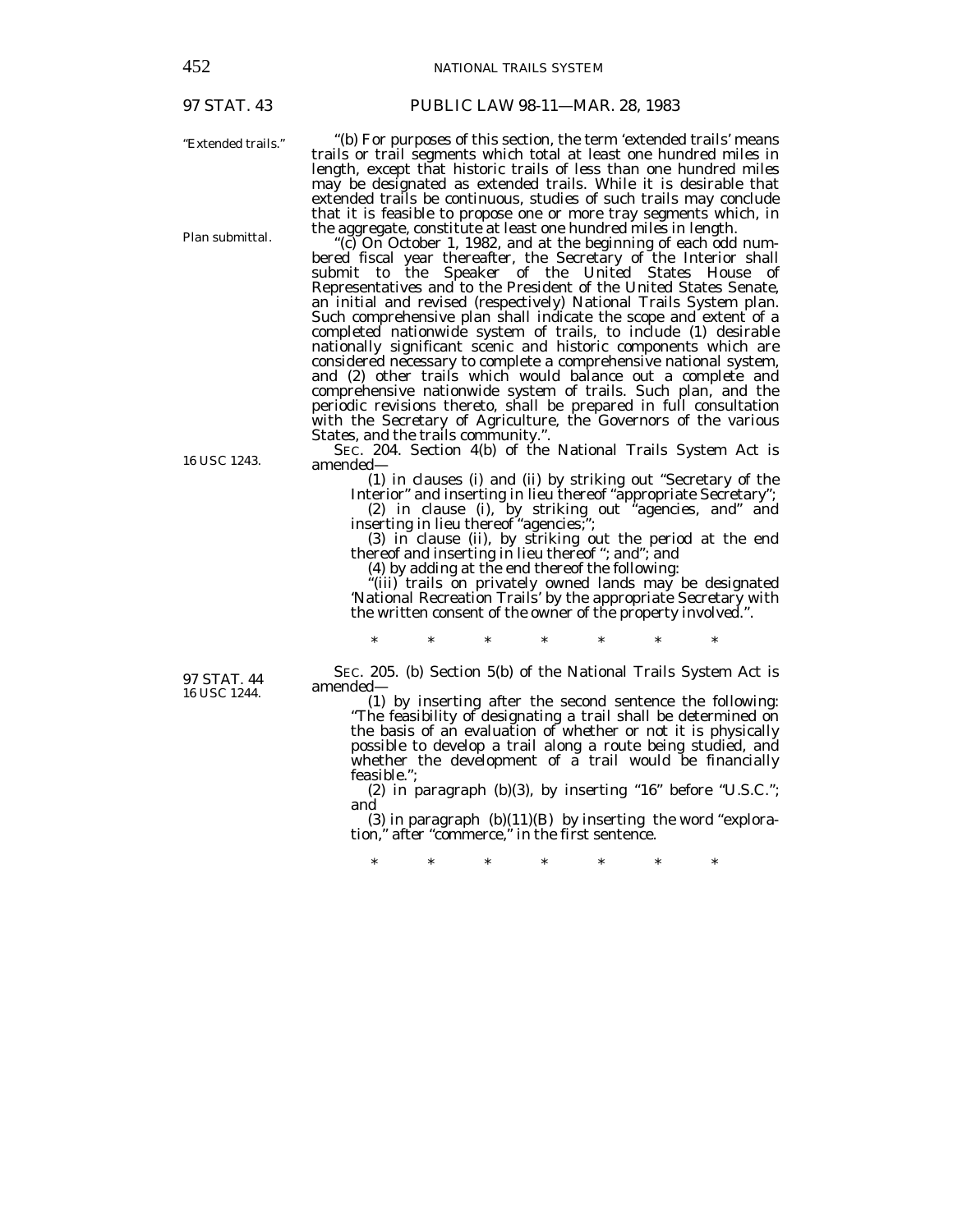(d) Section 5(d) of the National Trails System Act is amended—

 (1) by inserting after the first sentence the following: *"*If the appropriate Secretary is unable to establish such an advisory council because of the lack of adequate public interest, the Secretary shall so advise the appropriate committees of the Congress.*"*; and

 (2) by redesignating paragraphs (i) through (iv) as paragraphs (1) through (4), respectively, and by amending paragraph (1) (as so redesignated) to read as follows:<br>*"*(1) the head of each Federal department or independent

agency administering lands through which the trail route passes, or his designee;".

(e) Section 5(f) of the National Trails System Act is amended—

 (1) in paragraph (1), by striking out *"*national recreational*"* and inserting in lieu thereof *"*national historic*"*, and by striking out *"*and*"* after the semicolon;

 (2) by striking out the period at the end of paragraph (2) and inserting in lieu thereof a semicolon; and

(3) by adding at the end thereof the following:

*"*(3) a protection plan for any high potential historic sites or high potential route segments; and

 *"*(4) general and site-specific development plans, including anticipated costs.*".*

SEC. 206. Section 6 of the National Trails System Act is 16 USC 1245.<br>amended—

 (1) in the first sentence, by inserting *"*by the appropriate Secretary*"* after *"*marked*"*; and (2) by striking out *"*: *Provided"* and all that follows through

 the period and inserting in lieu thereof the following: *"*, or, where the appropriate Secretary deems necessary or desirable, on privately owned lands with the consent of the landowner. Applications for approval and designation of connecting and side trails on non-Federal lands shall be submitted to the

appropriate Secretary.*"*.<br>SEC. 207. (a) Section 7 of the National Trails System Act is 16 USC 1246. amended— (1) by striking out *"*SEC. 7. (a)*"* and inserting in lieu thereof

*"*(2)*"*; and

 (2) by inserting the following immediately after the section heading:

*"*SEC. 7. (a)(1)(A) The Secretary charged with the overall administration of a trail pursuant to section 5(a) shall, in administering and managing the trail, consult with the heads of all other affected State and Federal agencies. Nothing contained in this Act shall be deemed to transfer among Federal agencies any management responsibilities established under any other law for federally administered lands which are components of the National Trails System. Any transfer of management responsibilities may be carried out between

*Ante,* p. 43.

97 STAT. 46

97 STAT. 45 16 USC 1244.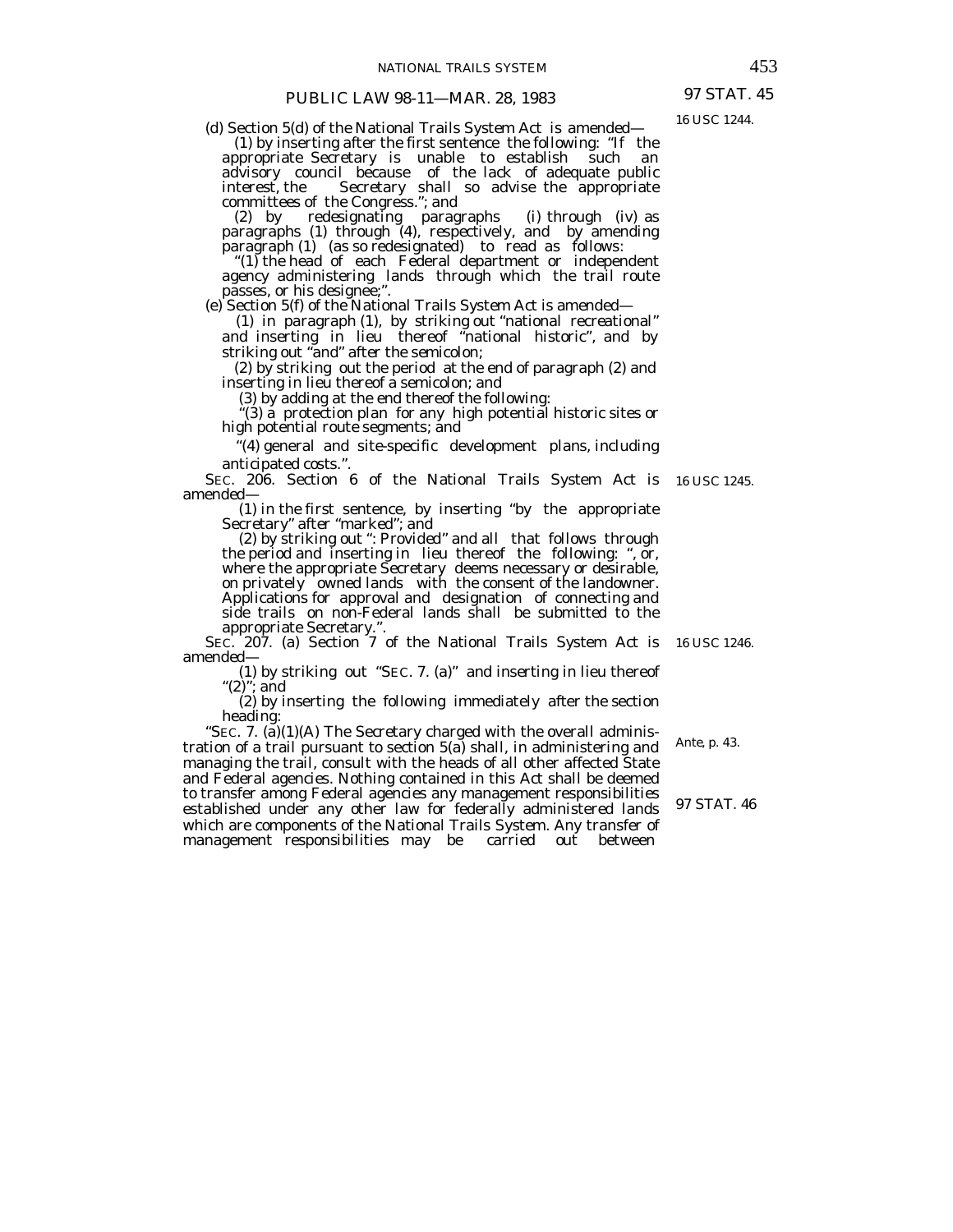97 STAT. 46 PUBLIC LAW 98-11—MAR. 28, 1983

the Secretary of the Interior and the Secretary of Agriculture only as provided under subparagraph (B). provided under subparagraph (B). *"*(B) The Secretary charged with the overall administration of any

trail pursuant to section 5(a) may transfer management of any specified trail segment of such trail to the other appropriate Secretary pursuant to a joint memorandum of agreement containing such terms and conditions as the Secretaries consider most appropriate to accomplish the purposes of this Act. During any period in which management responsibilities for any trail segment are transferred under such an agreement, the management of any such segment shall be subject to the laws, rules, and regulations of the Secretary provided with the management authority under the agreement, except to such extent as the agreement may otherwise expressly provide.*"*;

 (3) in the first sentence of paragraph (2) of this subsection (a) (as redesignated by paragraph  $(1)$  of this subsection), by striking out *"*thereof*"*, and inserting in lieu thereof *"*of the availability of appropriate maps or descriptions*"*, and striking out *"*, together with appropriate maps and descriptions*"*. (b) Section 7(b) is amended—

(1) by inserting *"*of the availability of appropriate maps or descriptions*"* after *"*notice*"*; and

(2) by striking out *"*together with appropriate maps and descriptions,*"*.

 (c) Section 7(c) is amended by adding at the end thereof the following: *"*The appropriate Secretary may also provide for trail interpretation sites, which shall be located at historic sites along the route of any national scenic or national historic trail, in order to present information to the public about the trail, at the lowest possible cost, with emphasis on the portion of the trail passing through the State in which the site is located. Wherever possible, the sites shall be maintained by a State agency under a cooperative agreement between the appropriate Secretary and the State agency.*"*.

 (d) Section 7(e) of the National Trails System Act is amended by—

 (1) deleting reference in the first sentence to *"*subsection (g)*"* and substituting, in lieu thereof, *"*subsection (f)*"*; and

 (2) by deleting the period at the end of the first sentence, and in lieu thereof, substituting a colon and the following proviso: *"Provided further*, That the appropriate Secretary may acquire lands or interests therein from local governments or governmental corporations with the consent of such entities.*"*.

 (e) Section 7(f) of the National Trails System Act is amended by inserting *"*(1)*"* after *"*(f)*"* and by adding at the end thereof the

following: *"*(2) In acquiring lands or interests therein for a National Scenic or Historic Trail, the appropriate Secretary may, with consent of a landowner, acquire whole tracts notwithstanding that parts of such tracts may lie outside the area of trail acquisition. In furtherance of the purposes of this Act, lands so acquired outside the area of trail acquisition may be exchanged for any non-Federal lands or interests therein within the trail right-of-way, or disposed of in accordance with such procedures or regulations as the appropriate Secretary shall prescribe, including: (i) provisions for conveyance of such

Management transference, procedure. *Ante*, p. 43.

16 USC 1246.

Trail interpretation sites.

16 USC 1246.

Procedures or regulations.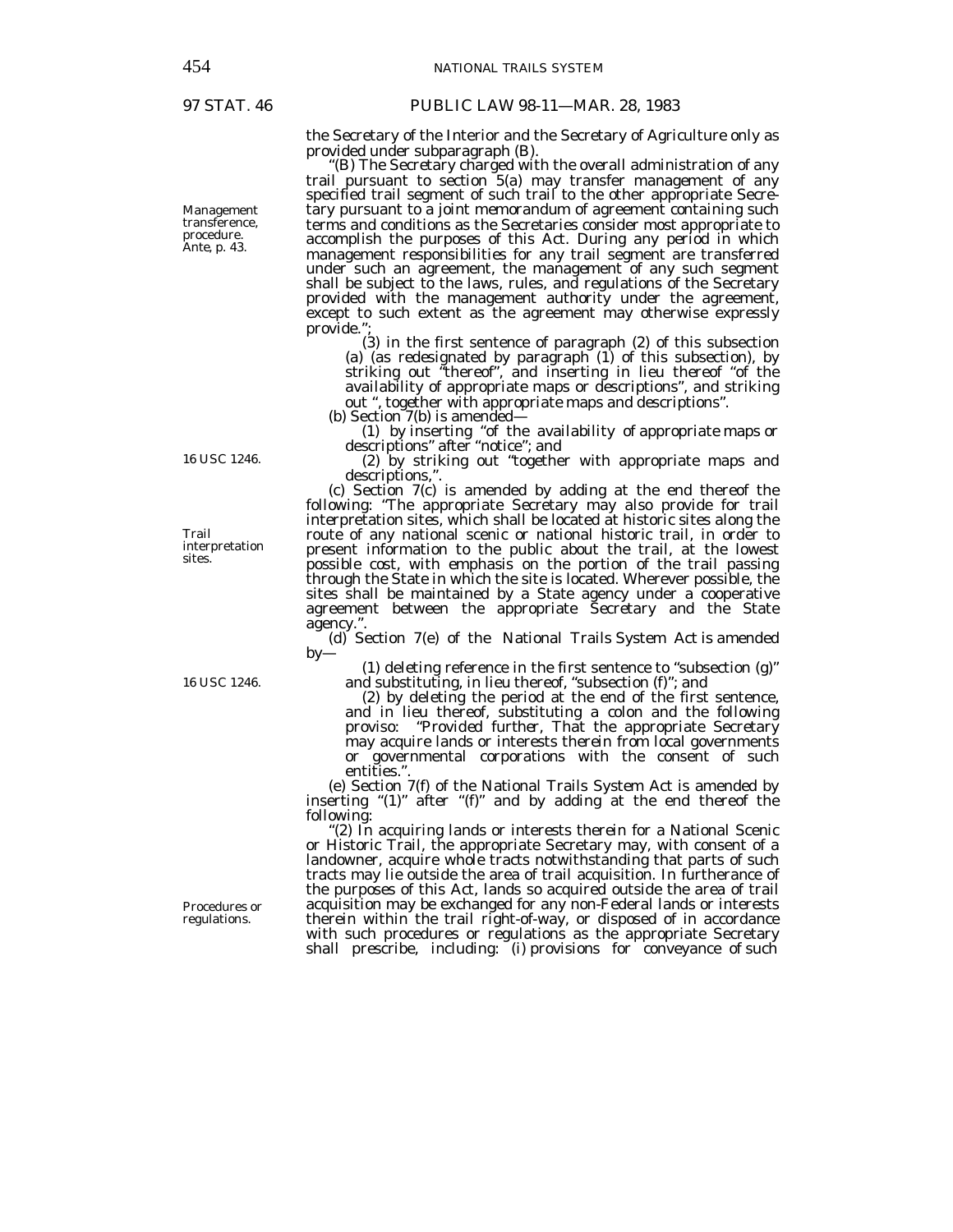#### PUBLIC LAW 98-11-MAR. 28, 1983 97 STAT. 47

acquired lands or interests therein at not less than fair market value to the highest bidder, and (ii) provisions for allowing the last owners of record a right to purchase said acquired lands or interests therein upon payment or agreement to pay an amount equal to the highest bid price. For lands designated for exchange or disposal, the appropriate Secretary may convey these lands with any reservations or covenants deemed desirable to further the purposes of this Act. The proceeds from any disposal shall be credited to the appropriation bearing the costs of land acquisition for the affected

trail.*"*. (f) Section 7(g) of the National Trails System Act is amended in the last sentence by striking out "No" and inserting in lieu thereof<br>
"Except for designated protected components of the trail, no".<br>
(g) Section 7(h) of the National Trails System Act is amended—<br>
(1) by inserting "(1)" a

 (2) in the second sentence, by striking out *"*a national scenic or national historic trail*"* and inserting in lieu thereof *"*such a trail*"*;

 (3) by inserting after the second sentence the following: *"*Such agreements may include provisions for limited financial assistance to encourage participation in the acquisition, protection, operation, development, or maintenance of such trails, provisions providing volunteer in the park or volunteer in the forest status (in accordance with the Volunteers in the Parks Act of 1969 and the Volunteers in the Forests Act of 1972) to individuals, private organizations, or landowners participating in such activities, or provisions of both types. The appropriate Secretary shall also initiate consultations with affected States and their political subdivisions to encourage—

 $^{\alpha}(A)$  the development and implementation by such entities of appropriate measures to protect private landowners from trespass resulting from trail use and from unreasonable personal liability and property damage caused by trail use, and

*"*(B) the development and implementation by such entities of provisions for land practices, compatible with the purposes of this Act,

for property within or adjacent to trail rights-of-way. After consulting with States and their political subdivisions under the preceding sentence, the Secretary may provide assistance to such entities under appropriate cooperative agreements in the manner provided by this subsection.*"*; and

 (4) by striking out *"*Whenever the*"* in the last sentence of such subsection and inserting in lieu thereof the following:<br>"(2) Whenever the".

(h) Section 7(i) of the National Trails System Act is amended by adding at the end thereof the following new sentence: *"*The Secretary responsible for the administration of any segment of any component of the National Trails System (as determined in a manner consistent with subsection  $(a)(1)$  of this section) may also utilize authorities related to units of the national park system or the national forest system, as the case may be, in carrying out his administrative responsibilities for such component.".

(i) Section 7 of the National Trails System Act is amended by inserting after subsection (i) the following:

(i) Potential trail uses allowed on designated components of the national trails system may include, but are not limited to, the following: bicycling, cross-country skiing, day hiking, equestrian

16 USC 18g note, 558a note.

16 USC 1246.

16 USC 1246.

Trails, types.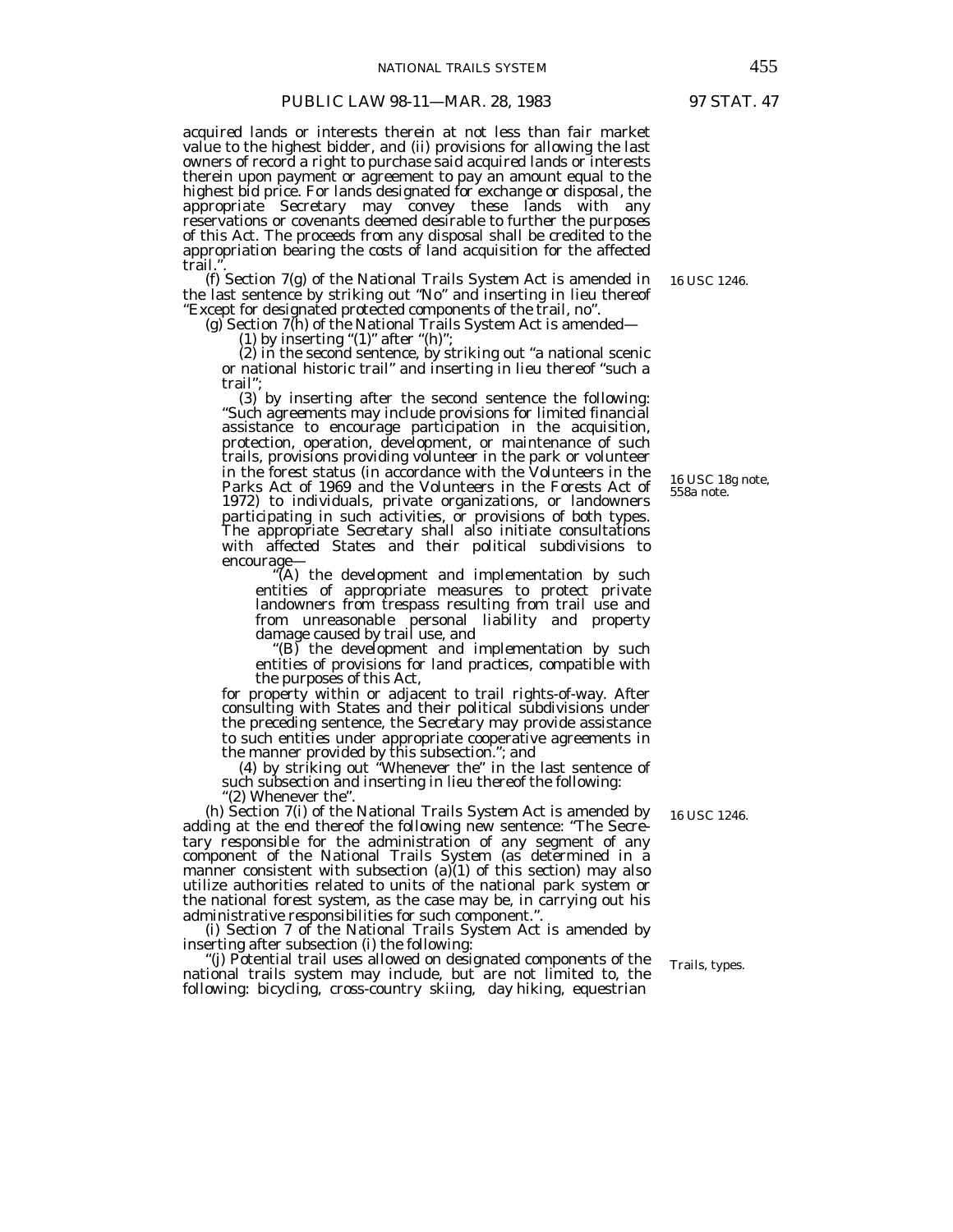Restrictions.

26 USC 170.

26 USC 170 and note. 16 USC 1247.

45 USC 801 note.

Railroad rightsof-way.

16 USC 1249.

#### 97 STAT. 48 PUBLIC LAW 98-11—MAR. 28, 1983

activities, jogging or similar fitness activities, trail biking, overnight and long-distance backpacking, snowmobiling, and surface water and underwater activities. Vehicles which may be permitted on certain trails may include, but need not be limited to, motorcycles, bicycles, four-wheel drive or all-terrain off-road vehicles. In addition, trail access for handicapped individuals may be provided. The provisions of this subsection shall not supersede any other provisions of

this Act or other Federal laws, or any State or local laws. *"*(k) For the conservation purpose of preserving or enhancing the recreational, scenic, natural, or historical values of components of the national trails system, and environs thereof as determined by the appropriate Secretary, landowners are authorized to donate or otherwise convey qualified real property interests to qualified organizations consistent with section 170(h)(3) of the Internal Revenue Code of 1954, including, but not limited to, right-of-way, open space, scenic, or conservation easements, without regard to any limitation on the nature of the estate or interest otherwise transferable within the jurisdiction where the land is located. The conveyance of any such interest in land in accordance with this subsection shall be deemed to further a Federal conservation policy and yield a significant public benefit for purposes of section 6 of Public Law 96-541.*"*.

SEC. 208. Section 8 of the National Trails System Act is amended—

(1) by redesignating subsection (d) as subsection (e); and

 (2) by inserting after subsection (c) the following: *"*(d) The Secretary of Transportation, the Chairman of the Interstate Commerce Commission, and the Secretary of the Interior, in administering the Railroad Revitalization and Regulatory Reform Act of 1976, shall encourage State and local agencies and private interests to establish appropriate trails using the provisions of such programs. Consistent with the purposes of that Act, and in furtherance of the national policy to preserve established railroad rights-ofway for future reactivation of rail service, to protect rail transportation corridors, and to encourage energy efficient transportation use, in the case of interim use of any established railroad rights-of-way pursuant to donation, transfer, lease, sale, or otherwise in a manner consistent with the National Trails System Act, if such interim use is subject to restoration or reconstruction for railroad purposes, such interim use shall not be treated, for purposes of any law or rule of law, as an abandonment of the use of such right-of-way for railroad purposes. If a State, political subdivision, or qualified private organization is prepared to assume full responsibility for management of such rights-of-way and for any legal liability arising out of such transfer or use, and for the payment of any and all taxes that may be levied or assessed against such rights-of-way, then the Commission shall impose such terms and conditions as a requirement of any transfer or conveyance for interim use in a manner consistent with this Act, and shall not permit abandonment or discontinuance

SEC. 209. Section 10 of the National Trails System Act is amended amended— (1) by inserting *"*(a)(1)*"* after *"*SEC. 10.*"*;

 (2) by striking out *"*(a) The*"* in the second sentence and inserting in lieu thereof *"*for the*"*;

 (3) by striking out *"*It is the express intent*"* and inserting in lieu thereof the following: *"*(2) It is the express intent*"*;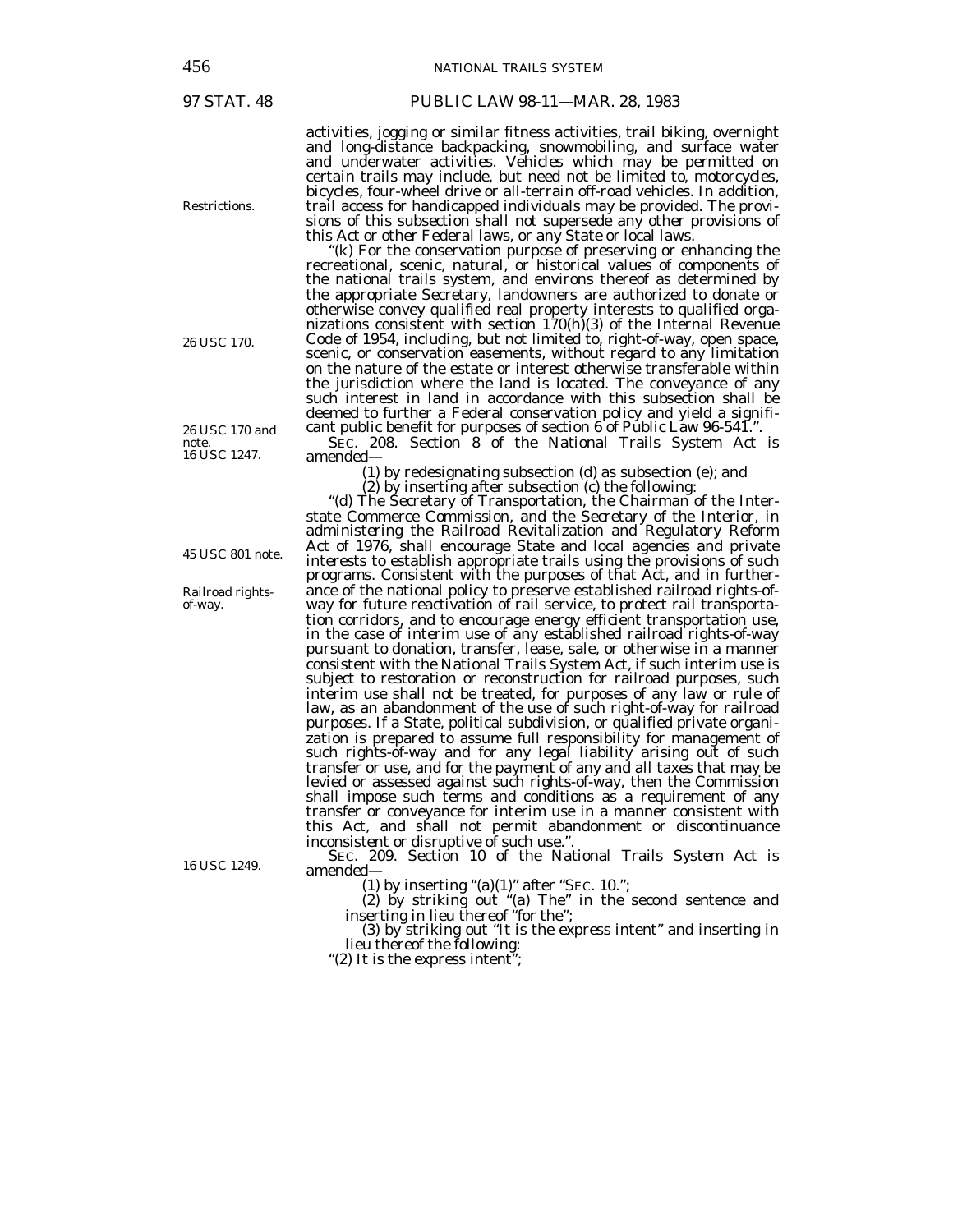(4) in subsection (a)(2) (as designated by paragraph (3) of this subsection), by inserting *"*Appalachian*"* before *"*Trail*"*; and<br>(5) in subsection  $(c)$ –

(A) by inserting  $(1)$  " after  $(0)$ ";

 (B) by inserting before the period at the end of paragraph (1) (as designated by subparagraph (A) of this paragraph) *"*, except that funds may be expended for the acquisition of lands or interests therein for the purpose of providing for one trail interpretation site, as described in section  $\tilde{\mathcal{I}}(c)$ , along with such trail in each State crossed by the trail*"*; and

(C) by adding at the end of each such subsection the

following:<br>"(2) There is hereby authorized to be appropriated for fiscal year 1983 and subsequent fiscal years such sums as may be necessary to implement the provisions of this Act relating to the trails designated by paragraphs (9) through (13) of section 5(a) of this Act. Not more than \$500,000 may be appropriated for the purposes of acquisition of land and interests therein for the trail designated by section 5(a)(12) of this Act, and not more than \$2,000,000 may be appropriated for the purposes of the development of such trail. The administering agency for the trail shall encourage volunteer trail groups to participate in the development of the trail.*"*.

SEC. 210. The National Trails System Act is amended by adding the following new sections at the end thereof:

#### *"*VOLUNTEER TRAILS ASSISTANCE

*"*SEC. 11. (a)(1) In addition to the cooperative agreement and other authorities contained in this Act, the Secretary of the Interior, the Secretary of Agriculture, and the head of any Federal agency administering Federal lands, are authorized to encourage volunteers and volunteer organizations to plan, develop, maintain, and manage, where appropriate, trails throughout the Nation.

*"*(2) Wherever appropriate in furtherance of the purposes of this Act, the Secretaries are authorized and encouraged to utilize the Volunteers in the Parks Act of 1969, the Volunteers in the Forests Act of 1972, and section 6 of the Land and Water Conservation Fund Act of 1965 (relating to the development of Statewide Comprehensive Outdoor Recreation Plans).<br>
"(b) Each Secretary or the head of any Federal land managing

agency may assist volunteers and volunteer organizations in planning, developing, maintaining, and managing trails. Volunteer work may include, but need not be limited to—

*"*(1) planning, developing, maintaining, or managing (A) trails which are components of the national trails system, or  $(B)$  trails which, if so developed and maintained, could qualify for designation as components of the national trails system; or

"(2) operating programs to organize and supervise volunteer trail building efforts with respect to the trails referred to in paragraph (1), conducting trail-related research projects, or providing education and training to volunteers on methods of

trails planning, construction, and maintenance. *"*(c) The appropriate Secretary or the head of any Federal land managing agency may utilize and make available Federal facilities, equipment, tools, and technical assistance to volunteers and volunteer organizations, subject to such limitations and restrictions as the

*Ante*, p. 46.

Appropriation authorization.

*Ante*, p. 43.

16 USC 1250.

16 USC 18g note, 558a note. 16 USC 460*l*-8.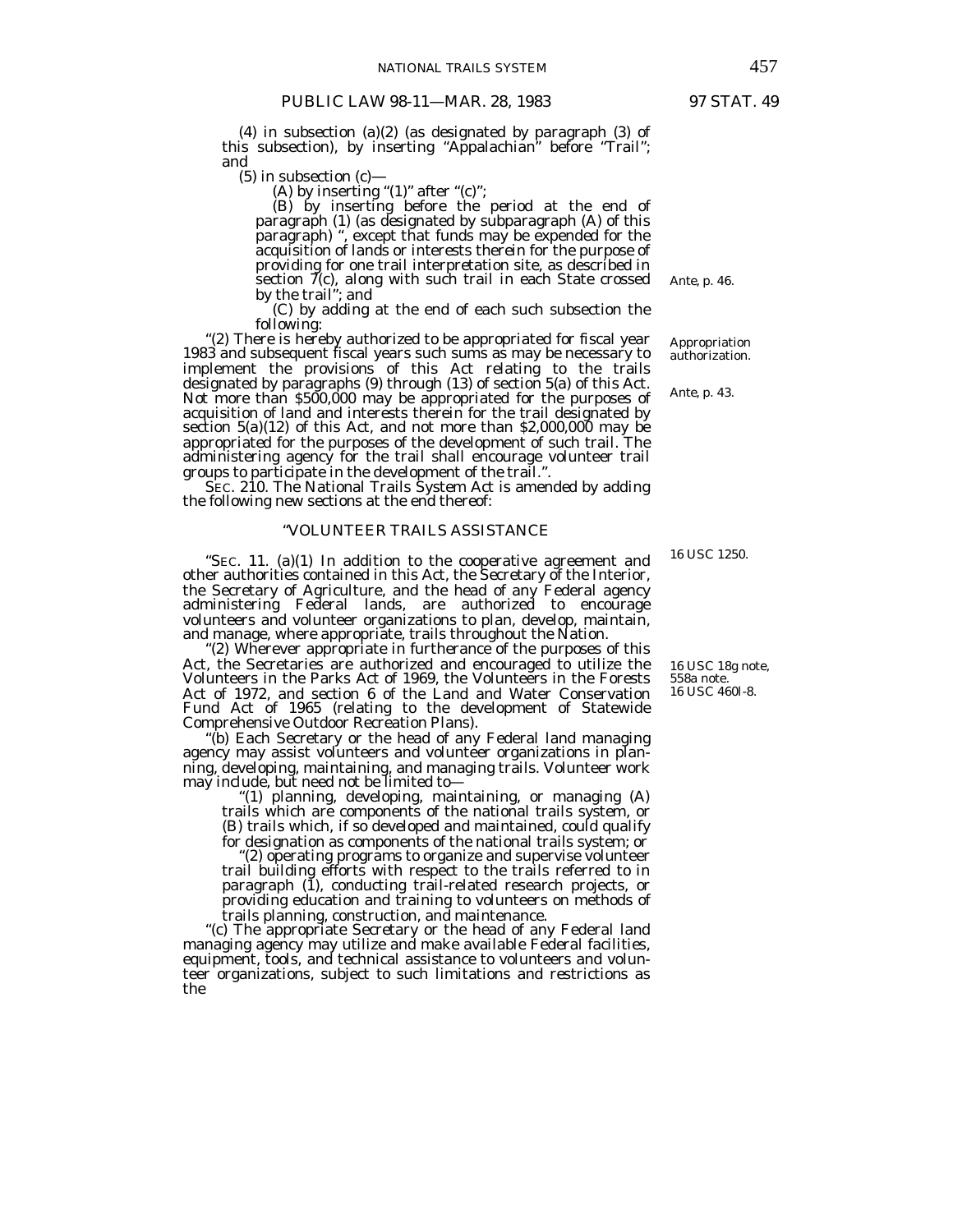97 STAT. 50

Definitions. 16 USC 1251. appropriate Secretary or the head of any Federal land managing agency deems necessary or desirable.

*"*SEC. 12. As used in this Act:

*"*(1) The term *'*high potential historic sites*'* means those historic sites related to the route, or sites in close proximity thereto, which provide opportunity to interpret the historic significance of the trail during the period of its major use. Criteria for consideration as high potential sites include historic significance, presence of visible historic remnants, scenic quality, and relative freedom from intrusion. *"*(2) The term *'*high potential route segments*'* means those

segments of a trail which would afford high quality recreation experience in a portion of the route having greater than average scenic values or affording an opportunity to vicariously share the experience of the original users of a historic route.

"(3) The term State' means each of the several States of the United States, the District of Columbia, the Commonwealth of Puerto Rico, the Virgin Islands, Guam, American Samoa, the Trust Territory of the Pacific Islands, the Northern Mariana Islands, and any other territory or possession of the United States.

 *"*(4) The term *'*without expense to the United States*'* means that no funds may be expended by Federal agencies for the development of trail related facilities or for the acquisition of lands or interests in lands outside the exterior boundaries of Federal areas. For the purposes of the preceding sentence, amounts made available to any State or political subdivision under the Land and Water Conservation Fund Act of 1965 or any other provision of law shall not be treated as an expense to the United States.*"*.

97 STAT. 52

16 USC 460*l*-4

note.

\* \* \* \* \* \* \* Approved March 28, 1983.

- LEGISLATIVE HISTORY—S. 271:<br>HOUSE REPORT No. 9-28 (Comm. on Interior and Insular Affairs).
- SENATE REPORT No. 98-1 (Comm. on Energy and Natural Resources).
- CONGRESSIONAL RECORD, Vol. 129 (1983):
	- Feb. 3, considered and passed Senate.

Mar. 15. Considered and passed House.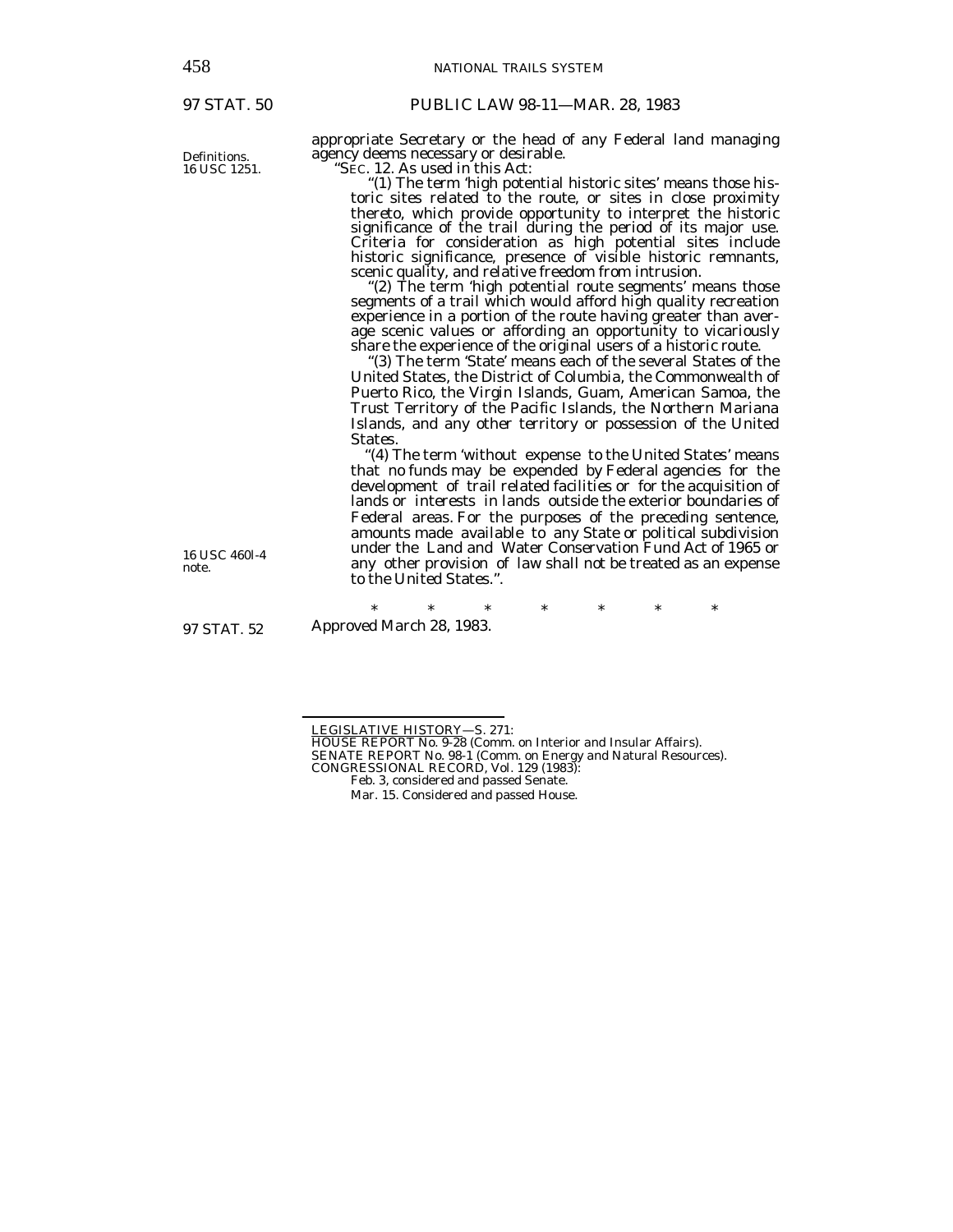#### **9. North Country**

## PUBLIC LAW 96-199-MAR. 5, 1980 94 STAT. 67

# Public Law 96-199 96th Congress

#### An Act

To establish the Channel Islands National Park, and for other purposes. Mar. 5, 1980

 *Be it enacted by the Senate and House of Representatives of the United States of America in Congress assembled,* 

#### TITLE I

 SEC. 101. The National Parks and Recreation Act of 1978, approved November 10, 1978 (92 Stat. 3467), is amended as follows:

\* \* \* \* \* \* \* (b) Section 551, re: the National Trails System Act is amended by:<br>(1) in paragraph (9), add the following at the end thereof:

"(8) The North Country National Scenic Trail, a trail of approximately thirty-two hundred miles, extending from eastern New York State to the vicinity of Lake Sakakawea in North Dakota, following the approximate route depicted on the map identified as 'Proposed North Country Trail-Vicinity Map' in the Department of the Interior 'North Country Trail Report', dated June 1975. The map shall be on file and available for public inspection in the office of the Director, National Park Service, Washington, District of Columbia. The trail shall be administered by the Secretary of the Interior.";

 (2) in paragraph (15), subsection (e), delete the "," after Continental Divide National Scenic Trail, and insert "and the North Country National Scenic Trail,";

 (3) in paragraph (15), subsection (f), after the phrase "Continental Divide National Scenic Trail", insert "or the

North Country National Scenic Trail";

 (4) in paragraph (23), revise subsection (c) to read as follows: "(c) There is hereby authorized to be appropriated such sums as may be necessary to implement the provisions of this Act relating to the trails designated by paragraphs  $5(a)$  (3), (4), (6), (5), (7), and  $(8)$ : *Provided*, That no such funds are authorized to be appropriated prior to October 1, 1978: *And provided further*, That notwithstanding any other provisions of this Act or any other provisions of law, no funds may be expended by Federal agencies for the acquisition of lands or interests in lands outside the exterior boundaries of existing Federal areas for the Continental Divide National Scenic Trail, the North Country National Scenic Trail, the Oregon National Historic Trail, the Mormon Pioneer National Historic Trail, the Lewis and Clark National Historic Trail and the Iditarod National Historic Trail.".

\* \* \* \* \* \* \*

National Parks and Recreation Act of 1978, amendment.

[H.R. 3757]

North Country National Scenic Trail. 16 USC 1244.

94 STAT. 68 Administration.

16 USC 1244.

16 USC 1249. Appropriation authorization.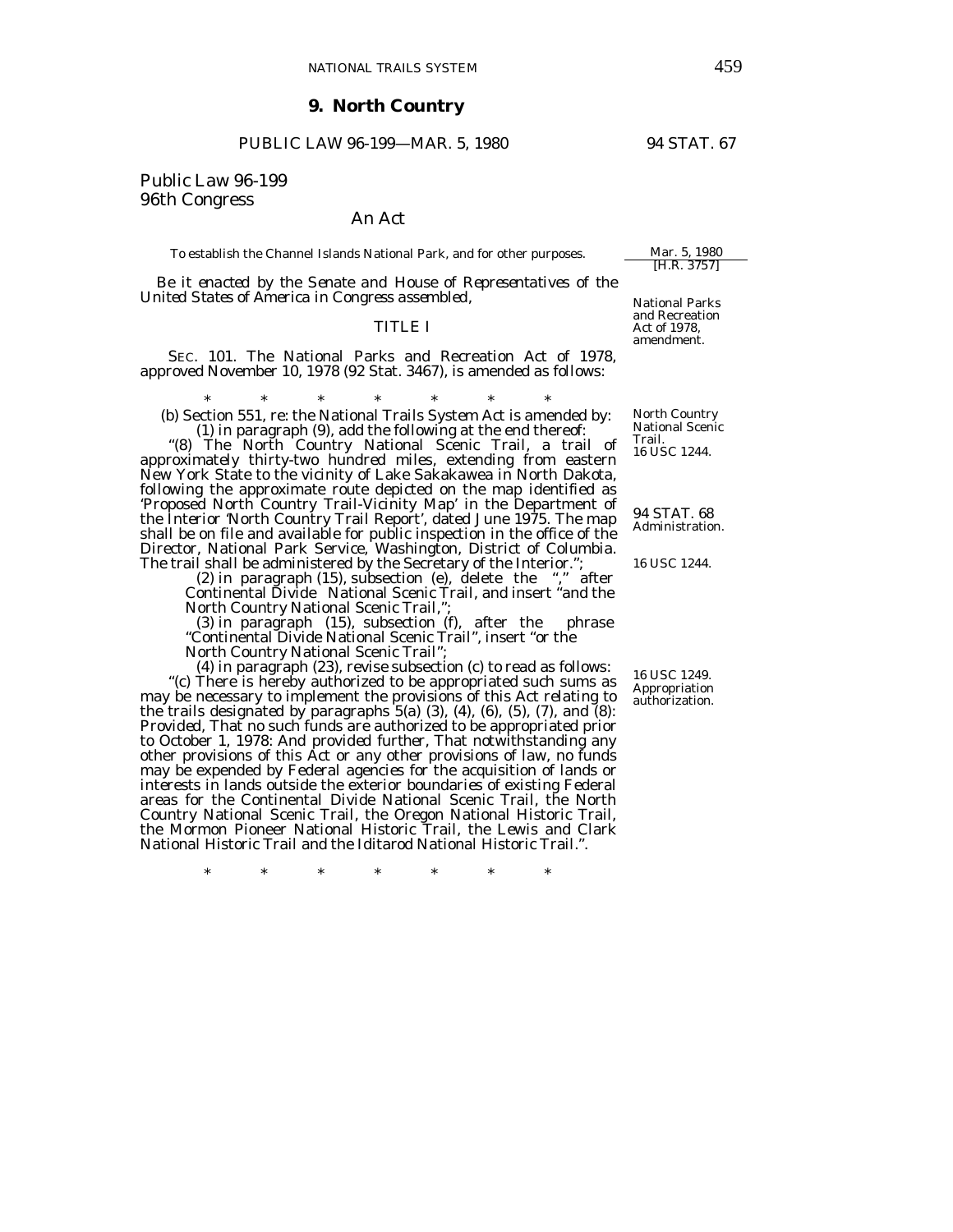Approved March 5, 1980.

LEGISLATIVE HISTORY: HOUSE REPORTS: No. 96-119 (Comm. on Interior and Insular Affairs). No. 96-182, Pt. I accompanying H. R. 2975 (Comm. on Interior and Insular Affairs) and No. 96-182, Pt. II accompanying H. R. 2975 (Comm. on Merchant Marine and Fisheries). SENATE REPORT No. 96-484 (Comm. on Energy and Natural Resources). CONGRESSIONAL RECORD: Vol. 125 (1979): May 7, considered and passed House. Vol. 126 (1980): Feb. 18, considered and passed Senate, amended.

Feb. 20, House concurred in Senate amendments. WEEKLY COMPILATION OF PRESIDENTIAL DOCUMENTS:

Vol. 16, No. 10 (1980): Mar. 5, Presidential statement.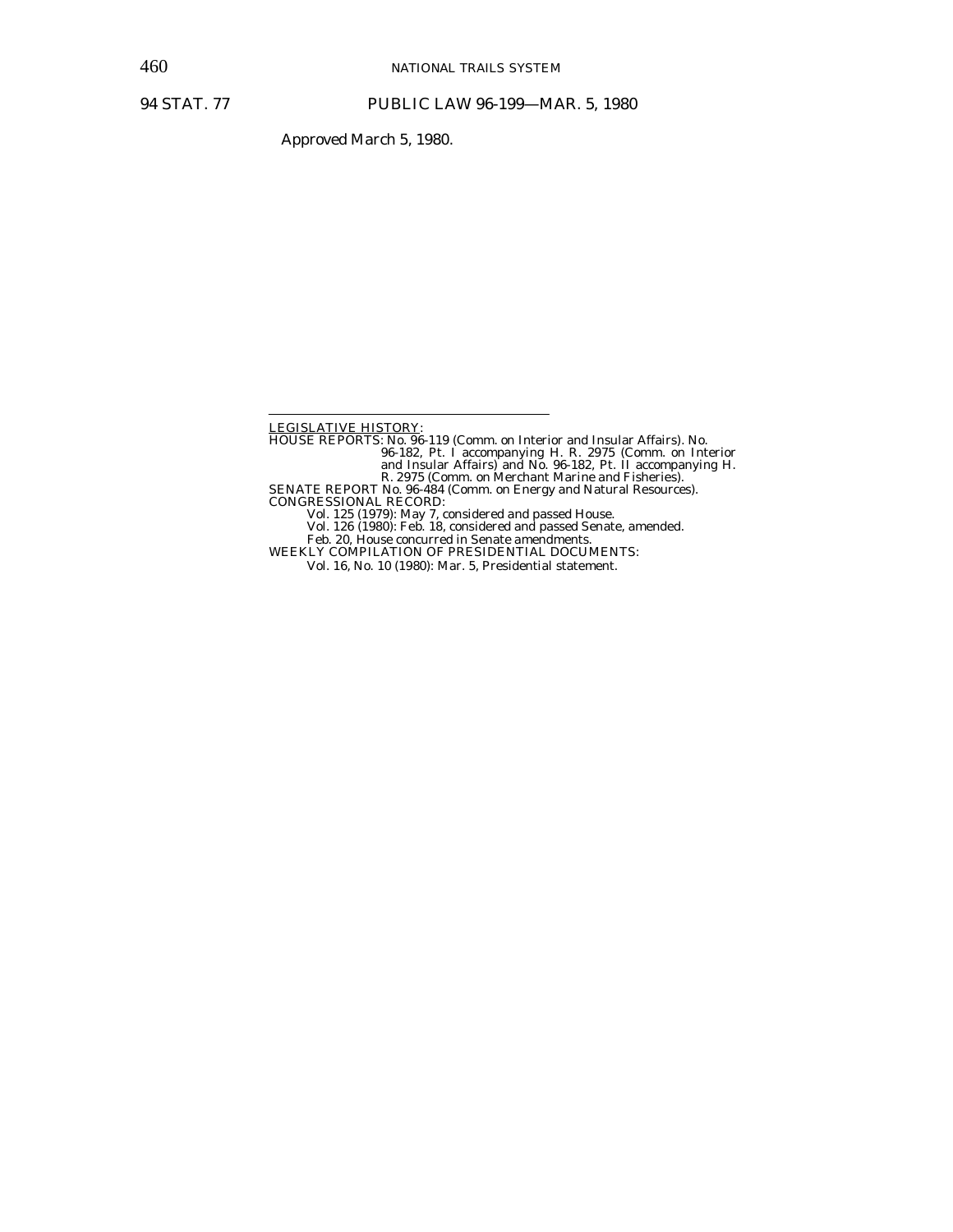# **10. Overmountain Victory**

PUBLIC LAW 96-344-SEPT. 8, 1980 94 STAT. 1133

# Public Law 96-344 96th Congress

# An Act

| To improve the administration of the Historic Sites, Buildings and Antiquities Act                                                                                                                                                                                                                                                      | Sept. 8, 1980                                                                                    |
|-----------------------------------------------------------------------------------------------------------------------------------------------------------------------------------------------------------------------------------------------------------------------------------------------------------------------------------------|--------------------------------------------------------------------------------------------------|
| of 1935 (49 Stat. 666).                                                                                                                                                                                                                                                                                                                 | [S. 2680]                                                                                        |
| Be it enacted by the Senate and House of Representatives of the<br>United States of America in Congress assembled,                                                                                                                                                                                                                      | Historic Sites,<br><b>Buildings</b><br>and Antiquities<br>Act,<br>administration<br>improvement. |
| $\ast$<br>$\ast$<br>*<br>*<br>*<br>$\ast$<br>$\ast$                                                                                                                                                                                                                                                                                     |                                                                                                  |
| SEC. 14. The National Trails System Act (82 Stat. 919; 16 U.S.C.<br>1241) is amended by inserting the following new paragraph at the<br>end of section $5(a)$ :                                                                                                                                                                         | 94 STAT. 1136<br>16 USC 1244.                                                                    |
| "(9) The Overmountain Victory National Historic Trail, a system<br>totaling approximately two hundred seventy-two miles of trail with<br>routes from the mustering point near Abingdon, Virginia, to<br>Sycamore Shoals (near Elizabethton, Tennessee); from Sycamore                                                                   | Overmountain<br><b>Victory</b><br>National<br>Historic Trail.                                    |
| Shoals to Quaker Meadows (near Morganton, North Carolina); and<br>from the mustering point in Surry County, North Carolina, to<br>Quaker Meadows; from Quaker Meadows to Kings Mountain, South<br>Carolina, as depicted on the map identified as Map 3-Historic                                                                         | 94 STAT. 1137                                                                                    |
| Features—1780 in the draft study report entitled 'Overmountain<br>Victory Trail' dated December 1979. The map shall be on file and<br>available for public inspection in the Office of the Director, National<br>Park Service, Washington, District of Columbia. The trail shall be<br>administered by the Secretary of the Interior.". | Map, public<br>inspection.                                                                       |

\* \* \* \* \* \* \*

Approved September 8, 1980.

94 STAT. 1138

LEGISLATIVE HISTORY:

SENATE REPORT No. 96–754 (Comm. on Energy and Natural Resources). CONGRESSIONAL RECORD, Vol. 126 (1980): May 22, considered and passed Senate.

July 31, considered and passed House, amended. Aug. 18, Senate concurred in House amendment.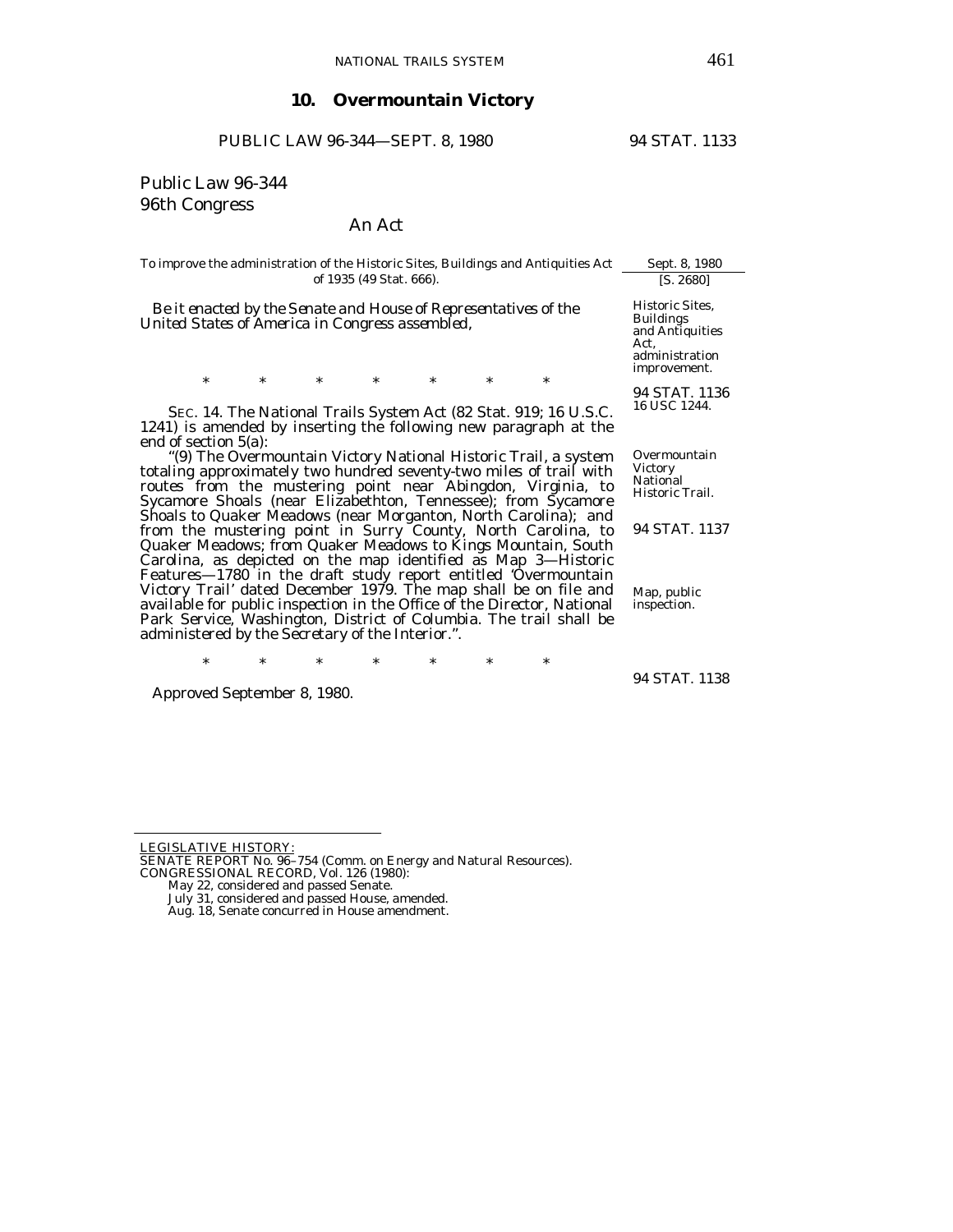# **11. Pony Express**

98 STAT. 1483

### PUBLIC LAW 98-405—AUG. 28, 1984

# Public Law 98-405 98th Congress

# An Act

| Aug. 28, 1984                                    | To amend the National Trails System Act by adding the California Trail to the                                                                                                                                                                                                                                                                                                                                                                                                                                                                                                                                                                                                                                                                                              |
|--------------------------------------------------|----------------------------------------------------------------------------------------------------------------------------------------------------------------------------------------------------------------------------------------------------------------------------------------------------------------------------------------------------------------------------------------------------------------------------------------------------------------------------------------------------------------------------------------------------------------------------------------------------------------------------------------------------------------------------------------------------------------------------------------------------------------------------|
| [H.R. 3787]                                      | study list, and for other purposes.                                                                                                                                                                                                                                                                                                                                                                                                                                                                                                                                                                                                                                                                                                                                        |
| 97 Stat. 44.<br>Study,<br>Pony Express<br>Trail. | Be it enacted by the Senate and House of Representatives of the<br>United States of America in Congress assembled,<br>SECTION 1. Section 5(c) of the National Trails System Act (16<br>U.S.C. $1244(c)$ ) is amended by adding at the end thereof the<br>following new paragraph:<br>"(30) Pony Express Trail, extending from Saint Joseph, Missouri,<br>through Kansas, Nebraska, Colorado, Wyoming, Utah, Nevada, to<br>Sacramento, California, as indicated on a map labeled 'Potential<br>Pony Express Trail', dated October 1983 and the California Trail,<br>extending from the vicinity of Omaha, Nebraska, and Saint Joseph,<br>Missouri, to various points in California, as indicated on a map<br>labeled 'Potential California Trail' and dated August 1, 1983. |

Notwithstanding subsection (b) of this section, the study under this paragraph shall be completed and submitted to the Congress no later than the end of two complete fiscal years beginning after the date of the enactment of this paragraph. Such study shall be separated into two portions, one relating to the Pony Express Trail and one relating to the California Trail.".

\* \* \* \* \* \* \*

98 STAT. 1484

Approved August 28, 1984.

LEGISLATIVE HISTORY—H.R. 3787:<br>HOUSE REPORT No. 98-719 (Comm. on Interior and Insular Affairs.)

SENATE REPORT No. 98-557 (Comm. on Energy and Natural Resources). CONGRESSIONAL RECORD, Vol. 130 (984):

Apr. 30, May 1, considered and passed House

Aug. 9, considered and passed Senate.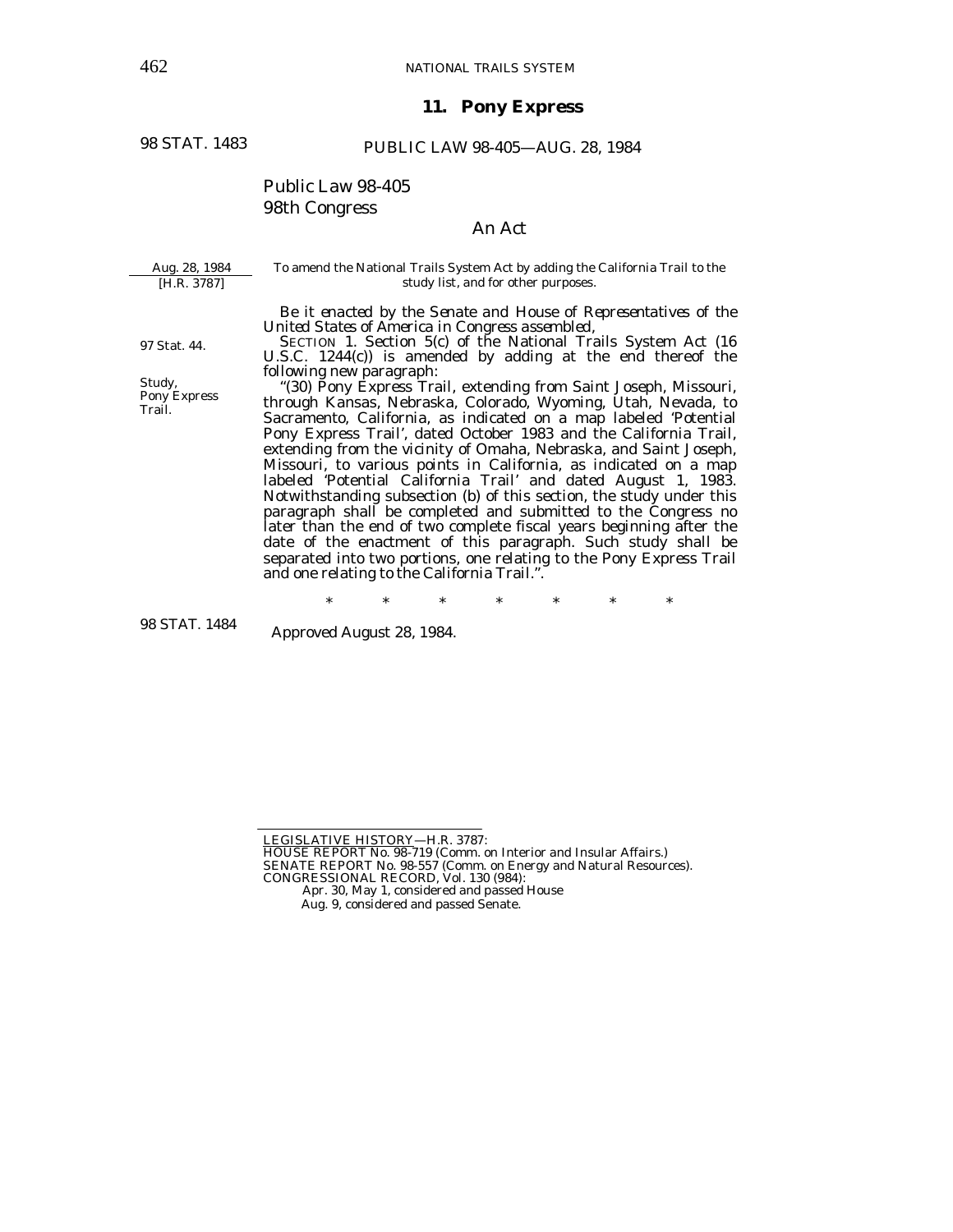#### **12. Potomac Heritage National Scenic**

PUBLIC LAW 98-11-MAR. 28, 1983 97 STAT. 42

Public Law 98-11 98th Congress

#### An Act

#### To amend the National Trails System Act by designating additional national  $\frac{Mar. 28, 1983}{[S. 271]}$ scenic and historic trails, and for other purposes.

 *Be it enacted by the Senate and House of Representatives of the United States of America in Congress assembled*,

#### \* \* \* \* \* \* \* TITLE II—AMENDMENTS TO THE NATIONAL TRAILS SYSTEM ACT

\* \* \* \* \* \* \* SEC. 205. (a) Section 5(a) of the National Trails System Act is amended by adding at the end thereof the following:

*"*(11) The Potomac Heritage National Scenic Trail, a corridor of approximately seven hundred and four miles following the route as generally depicted on the map identified as *'*National Trails System, Proposed Potomac Heritage Trail*'* in *'*The Potomac Heritage Trail*'*, a report prepared by the Department of the Interior and dated December 1974, except that no designation of the trail shall be made in the State of West Virginia. The map shall be on file and available for public inspection in the office of the Director of the National Park Service, Washington, District of Columbia. The trail shall initially consist of only those segments of the corridor located within the exterior boundaries of federally administered areas. No lands or interests therein outside the exterior boundaries of any federally administered area may be acquired by the Federal Government for the Potomac Heritage Trail. The Secretary of the Interior may designate lands outside of federally administered areas as segments of the trail, only upon application from the States or local governmental agencies involved, if such segments meet the criteria established in this Act and are administered by such agencies without expense to the United States. The trail shall be administered by the Secretary of the Interior.

\* \* \* \* \* \* \*

Approved March 28, 1983.

97 STAT. 52

LEGISLATIVE HISTORY—S. 271:

HOUSE REPORT No. 9-28 (Comm. on Interior and Insular Affairs). SENATE REPORT No. 98-1 (Comm. on Energy and Natural Resources). CONGRESSIONAL RECORD, Vol. 129 (1983):

National Trails System Act, Amendments of 1983.

97 STAT. 43 16 USC 1244.

Potomac Heritage National Scenic Trail.

Map; public<br>availability.

Feb. 3, considered and passed Senate.

Mar. 15. considered and passed House.